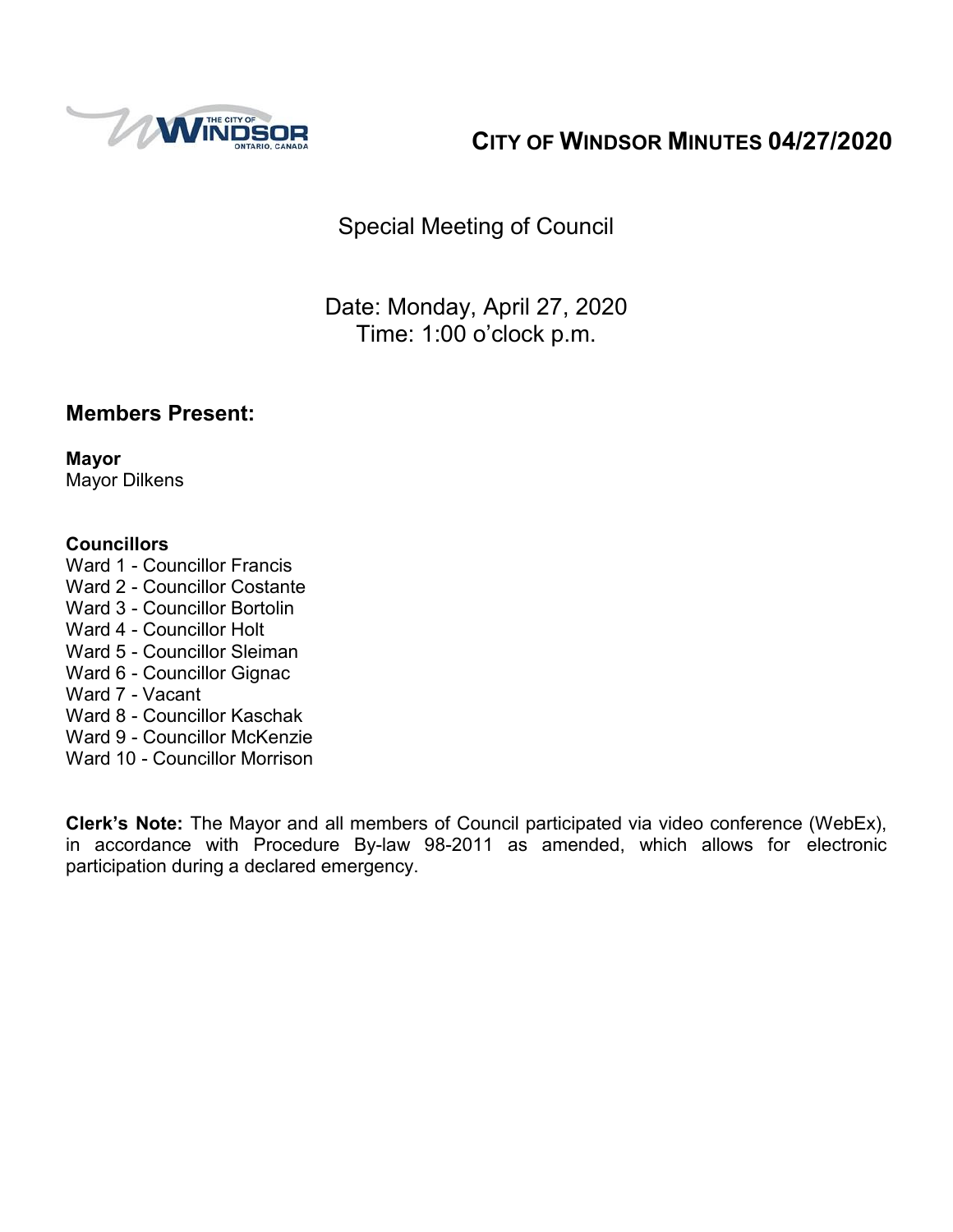**1.1. In the event of the absence of the Mayor, Councillor Gignac has been appointed Acting Mayor for the month of April, 2020 in accordance with By-Law 189-2014.**

## **2. CALL TO ORDER - Playing of the National Anthem**

The Mayor calls the meeting to order at 1:00 o'clock p.m.

## **3. DISCLOSURE OF PECUNIARY INTEREST AND THE GENERAL NATURE THEREOF**

None disclosed.

## **4. ADOPTION OF MINUTES**

None.

## **5. NOTICE OF PROCLAMATIONS**

"UNESCO World Poetry Day" – March 21, 2020 "National Poetry Month" – April 2020 "Run for Rocky Day" – April 9, 2020 "National Day of Mourning" – April 28, 2020 "75th Anniversary Commemoration of the end of The Battle of the Atlantic" – April 28-May 4, 2020

#### **Flag Raising Ceremonies**

"Run for Rocky Day" – April 9, 2020 "75th Anniversary Commemoration of the end of the Battle of the Atlantic" – April 28-May 4, 2020

## **6. COMMITTEE OF THE WHOLE**

Moved by: Councillor McKenzie Seconded by: Councillor Morrison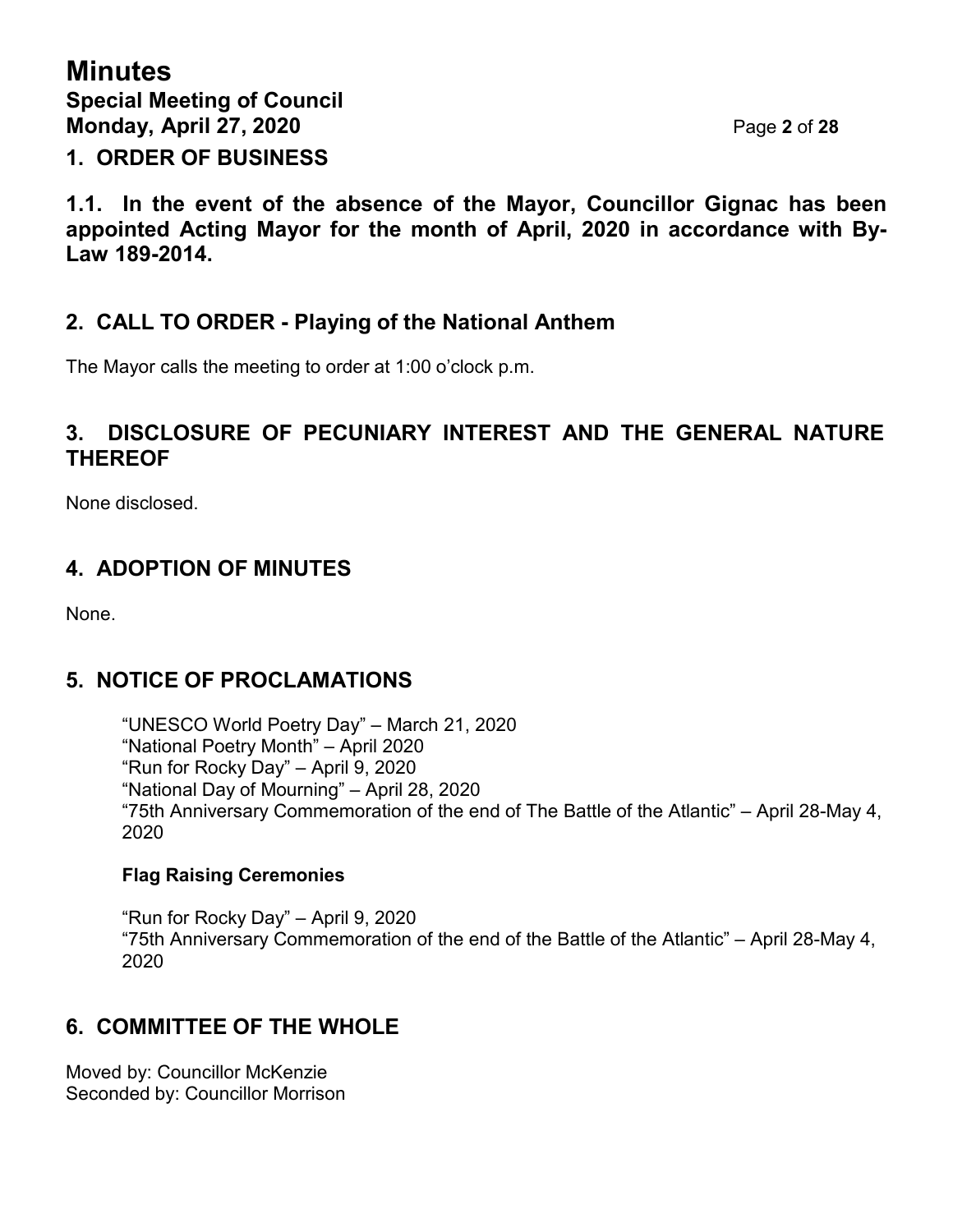# **Minutes Special Meeting of Council Monday, April 27, 2020** Page **3** of **28**

That Council do now rise and move into Committee of the Whole with the Mayor presiding for the purpose of dealing with:

- (a) communication items;
- (b) consent agenda;
- (c) hearing requests for deferrals, referrals and/or withdrawals of any items of business;
- (d) hearing presentations and delegations;
- (e) consideration of business items;
- (f) consideration of Committee reports:
	- (i) **Report of Special In-Camera Meeting or other Committee as may be held prior to Council** (if scheduled); and

(g) consideration of by-law 43-2020 through 56-2020 (inclusive). Carried.

# **7. COMMUNICATIONS INFORMATION PACKAGE**

## **7.1. Correspondence Monday, April 27, 2020**

Moved by: Councillor Costante Seconded by: Councillor Francis

Decision Number: CR134/2020

That the following Communication Items 7.1.1 through 7.1.17 inclusive as set forth in the Council Agenda **BE REFERRED** as noted:

| No.   | Sender           | Subject                                          |  |
|-------|------------------|--------------------------------------------------|--|
| 7.1.1 | Ministry of the  | Environmental Compliance Approval of the         |  |
|       | Environment,     | establishment of wastewater infrastructure works |  |
|       | Conservation and | located at 6791 Tranby Ave.                      |  |
|       | Parks            | <b>City Engineer</b>                             |  |
|       |                  | SW/13650                                         |  |
|       |                  | Note & File                                      |  |
| 7.1.2 | Ministry of the  | Environmental Compliance Approval of the         |  |
|       | Environment,     | establishment of wastewater infrastructure works |  |
|       | Conservation and | located at South Neighbourhood Development,      |  |
|       | Parks            | bounded by Clearwater Avenue, Firgrove Drive,    |  |
|       |                  | Inverness Avenue, and Misty Dawn Street, Part of |  |
|       |                  | Lots 137-139, Concession 1                       |  |
|       |                  | <b>City Engineer</b>                             |  |
|       |                  | SW2020                                           |  |
|       |                  | Note & File                                      |  |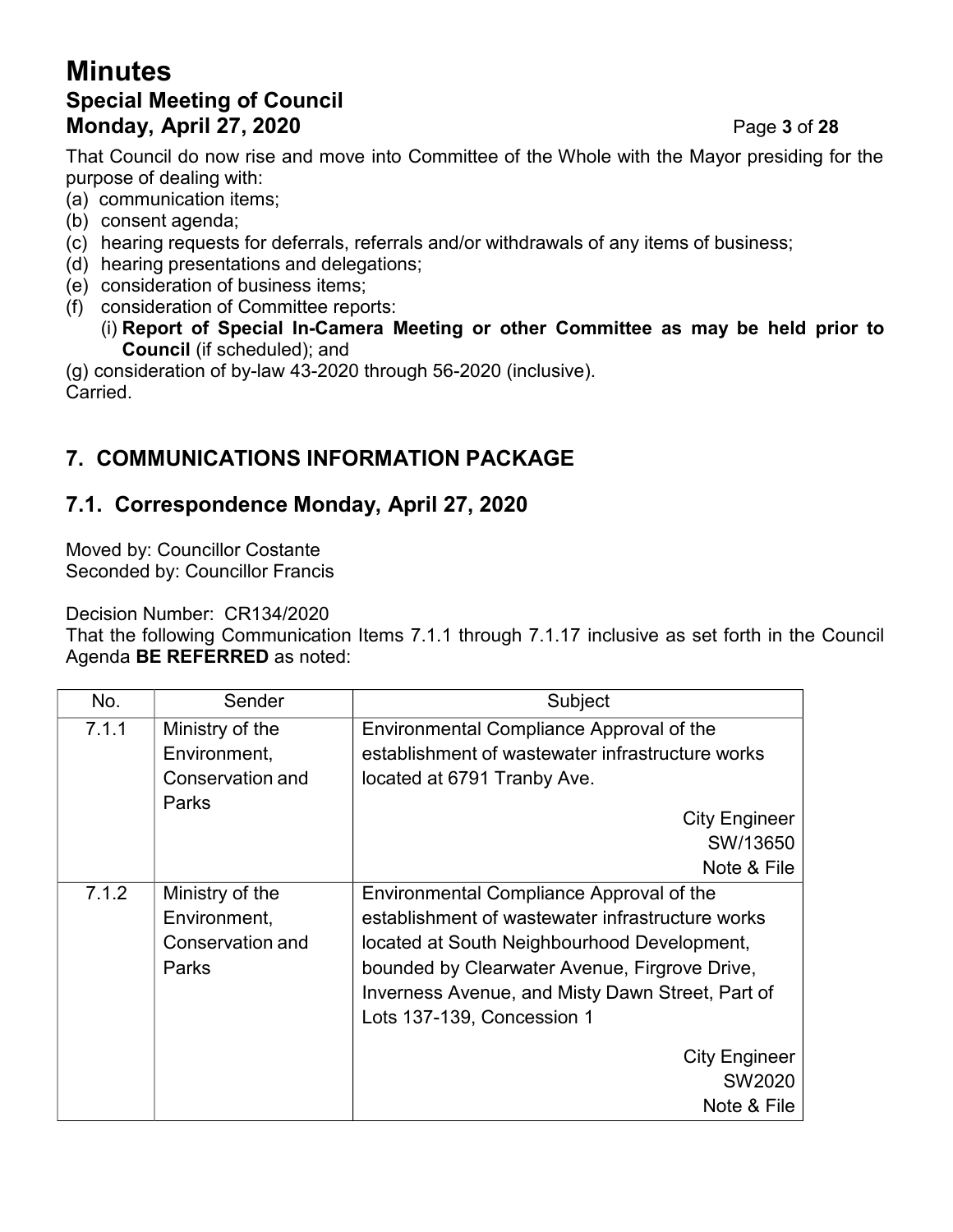# **Minutes Special Meeting of Council Monday, April 27, 2020** Page **4** of **28**

| No.   | Sender                                                                  | Subject                                                                                                                                                                                                                                                                                                   |  |
|-------|-------------------------------------------------------------------------|-----------------------------------------------------------------------------------------------------------------------------------------------------------------------------------------------------------------------------------------------------------------------------------------------------------|--|
| 7.1.3 | Agriculture, Food and<br><b>Rural Affairs Appeal</b><br><b>Tribunal</b> | Notice of public hearing to be held by the<br>Agriculture, Food and Rural Affairs Appeal Tribunal<br>regarding an appeal by Greg and Daphne Law of<br>Windsor with respect to the Cahill Drain to be held<br>on Thursday, May 7, 2020, 9:00 a.m., Suite 204,<br>2nd floor, Windsor City Hall Square West. |  |
|       |                                                                         | <b>City Engineer</b><br><b>City Solicitor</b><br>GP2020<br>Note & File                                                                                                                                                                                                                                    |  |
| 7.1.4 | Town of Tecumseh                                                        | Notice of the passing of a zoning by-law<br>amendment for area of land situated southeast of<br>the Tecumseh Road/Southfield Drive intersection<br>and 11917 Tecumseh Road by the Corporation of<br>the Town of Tecumseh under Section 34 of the<br>Planning Act, R.S.O. 1990                             |  |
|       |                                                                         | <b>City Solicitor</b><br><b>City Planner</b><br>Z2020<br>Note & File                                                                                                                                                                                                                                      |  |
| 7.1.5 | Manager of Urban<br>Design                                              | Site Plan Approval, Sunshine Drugs Ltd. c/o Frank<br>Murgic, 0 Seneca St., Proposed new 3-storey<br>retirement home and 15 parking spaces                                                                                                                                                                 |  |
|       |                                                                         | ZS/13767<br>Note & File                                                                                                                                                                                                                                                                                   |  |
| 7.1.6 | Manager of Urban<br>Design                                              | Site Plan Approval, Abel Gebreyesus, 371<br>Wyandotte St. W., Combined Use -<br><b>Residential/Commercial Space</b>                                                                                                                                                                                       |  |
|       |                                                                         | ZS/13785<br>Note & File                                                                                                                                                                                                                                                                                   |  |
| 7.1.7 | Manager of Urban<br>Design                                              | Site Plan Approval, 2605385 Ontario Inc. (AIPL<br>CDA Holdings), 1100 University Ave. W., Business<br>office and addition to an existing building                                                                                                                                                         |  |
|       |                                                                         | ZS/13783<br>Note & File                                                                                                                                                                                                                                                                                   |  |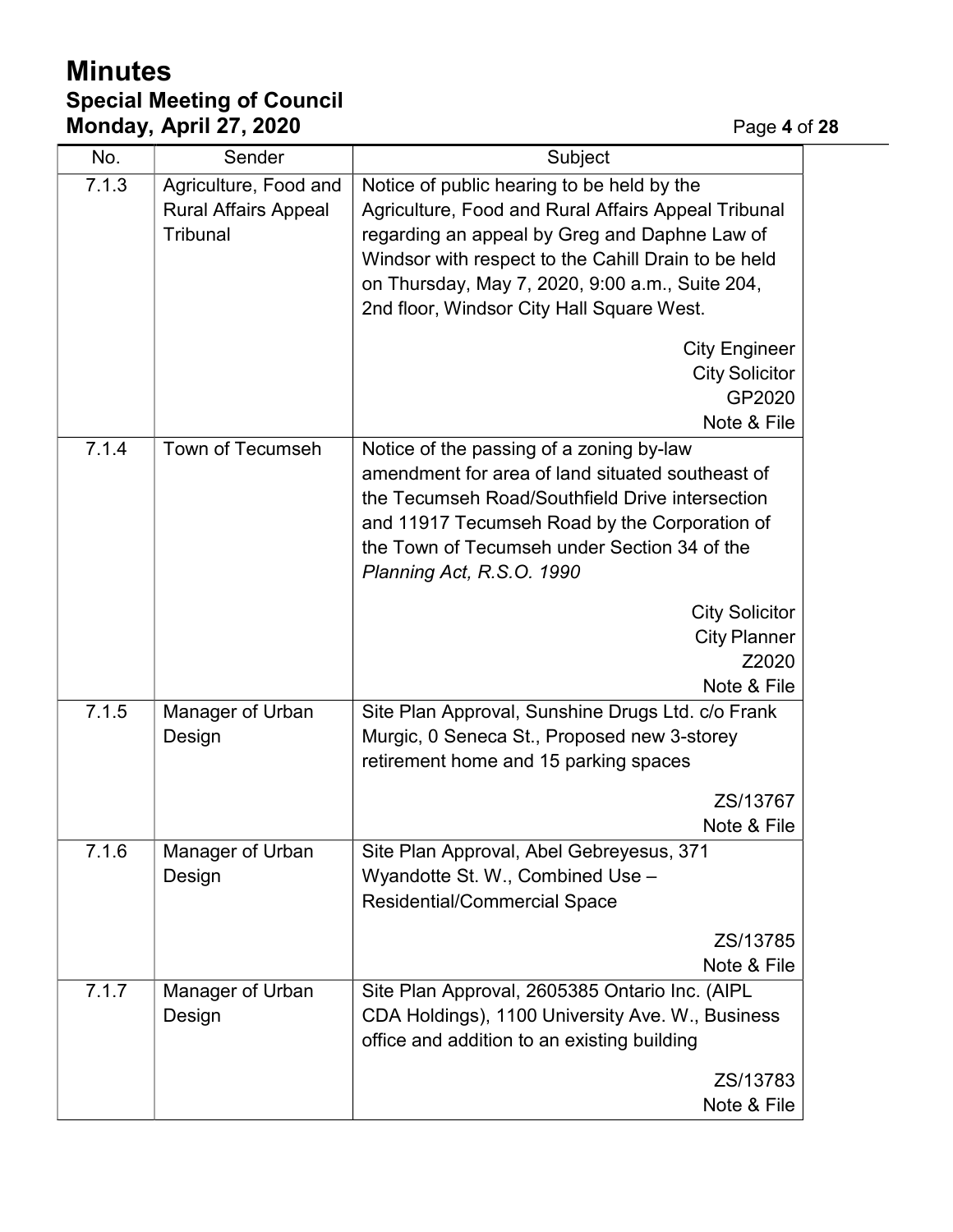# **Minutes Special Meeting of Council Monday, April 27, 2020** Page **5** of **28**

| No.    | Sender                                       | Subject                                                                                                                                                                                                                                              |  |
|--------|----------------------------------------------|------------------------------------------------------------------------------------------------------------------------------------------------------------------------------------------------------------------------------------------------------|--|
| 7.1.8  | Manager of Urban<br>Design                   | Site Plan Approval, 1433310 Ontario Ltd. c/o Abdul<br>Habib, 0 Daytona Ave., Residential - Proposed two<br>buildings with four residential units per building (four<br>plex)                                                                         |  |
|        |                                              | ZS/13784                                                                                                                                                                                                                                             |  |
|        |                                              | Note & File                                                                                                                                                                                                                                          |  |
| 7.1.9  | Manager of Urban<br>Design                   | Site Plan Approval, ENWIN Utilities Ltd., 4545<br>Rhodes Dr., New drive-way and 63 new staff<br>parking spaces                                                                                                                                       |  |
|        |                                              | ZS/13790<br>Note & File                                                                                                                                                                                                                              |  |
| 7.1.10 | Manager of Urban<br>Design                   | Site Plan Approval, Castle Gate Towers Inc. c/o<br>Abdul Habib, 4785 Walker Rd., Proposed changes<br>to original site plan removal of underground parking,<br>expansion of surface parking and reduction of mixed<br>use buildings from three to two |  |
|        |                                              | ZS/13794<br>Note & File                                                                                                                                                                                                                              |  |
| 7.1.11 | City<br>Planner/Executive<br><b>Director</b> | Application for Zoning Amendment and Official Plan<br>Amendment, Responsive Group Inc. c/o Greg<br>Bowman, 3175, 3195, & 3215 Banwell Rd., to<br>amend Zoning By-law 8600 to permit a 3-storey,<br>192 bed long-term care facility                   |  |
|        |                                              | ZB/13757<br>ZO/13758<br>Note & File                                                                                                                                                                                                                  |  |
| 7.1.12 | City<br>Planner/Executive<br><b>Director</b> | Application for Zoning Amendment, Al Shipley, 955<br>California Ave., application to amend Zoning By-law<br>8600 to allow a 6-unit dwelling                                                                                                          |  |
|        |                                              | ZB/13759<br>Note & File                                                                                                                                                                                                                              |  |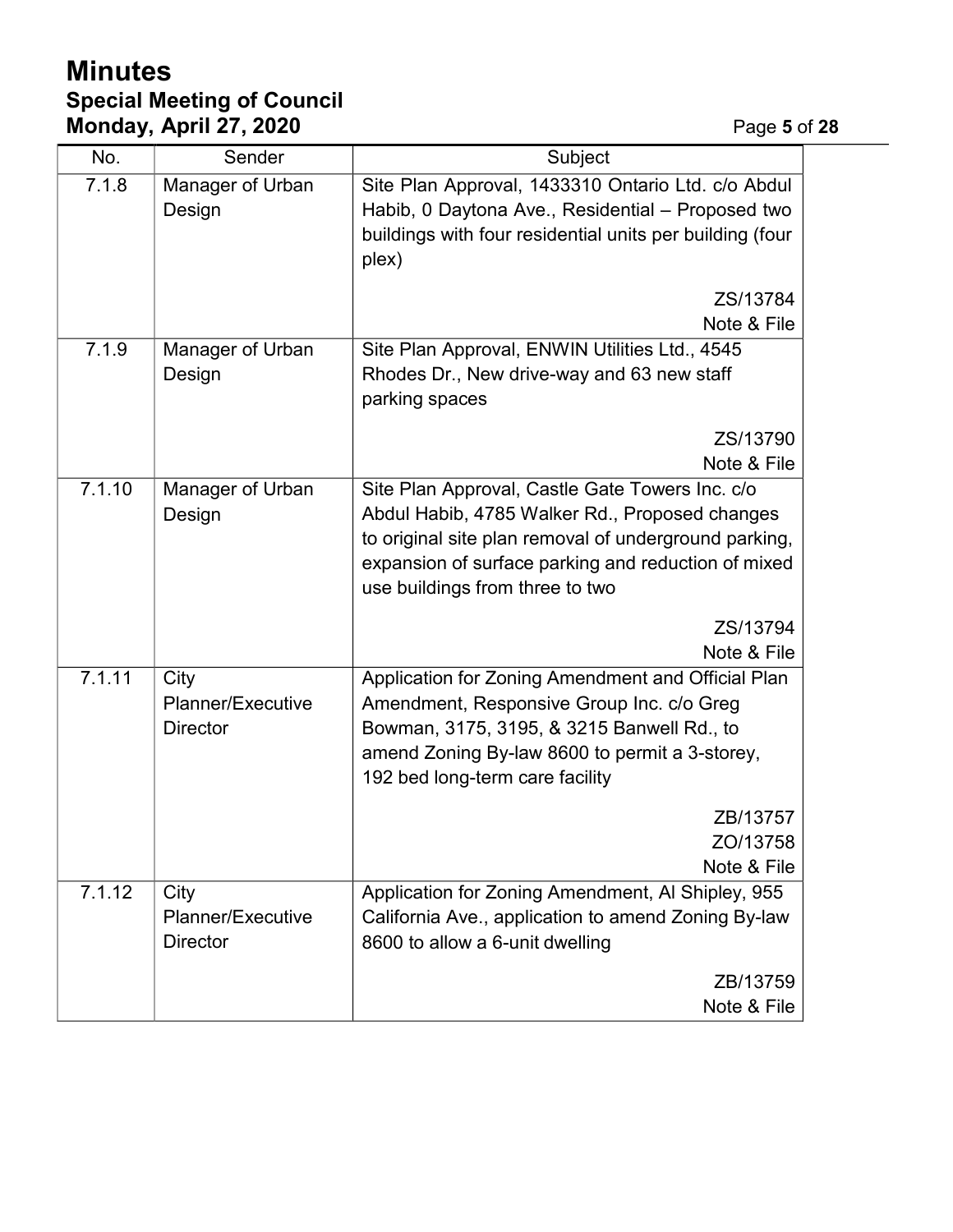# **Minutes Special Meeting of Council Monday, April 27, 2020 Page 6** of 28

| No.    | Sender                                          | Subject                                                                                                                                                                                                                                                                                   |  |
|--------|-------------------------------------------------|-------------------------------------------------------------------------------------------------------------------------------------------------------------------------------------------------------------------------------------------------------------------------------------------|--|
| 7.1.13 | City<br>Planner/Executive<br><b>Director</b>    | Application for Zoning Amendment, Borys Sozanski,<br>1035 California Ave., application to amend Zoning<br>By-law 8600 to allow a 4-unit double duplex                                                                                                                                     |  |
|        |                                                 | ZB/13760<br>Note & File                                                                                                                                                                                                                                                                   |  |
| 7.1.14 | City<br>Planner/Executive<br><b>Director</b>    | Application for Zoning Amendment, Corporation of<br>the City of Windsor c/o Chris Carpenter, 1847<br>Meldrum Rd. & 3121 Milloy St., application to<br>amend Zoning By-law 8600 to allow for a<br>development of 29 single unit dwelling building lots<br>with 40 ft. of lot frontage each |  |
|        |                                                 | ZB/13789<br>Note & File                                                                                                                                                                                                                                                                   |  |
| 7.1.15 | City<br>Planner/Executive<br><b>Director</b>    | Application for Draft Plan of<br>Subdivision/Condominium, Skyline Real Estate<br>Holdings Inc. c/o Matthew Organ, 737 Ouellette<br>Ave., Application to approve a Plan of Condominium<br>ZP/13761<br>Note & File                                                                          |  |
| 7.1.16 | Committee of<br>Adjustment/Consent<br>Authority | Applications heard by the Committee of<br>Adjustment/Consent Authority, Thursday, March 19,<br>2020, 3:30 p.m., Room 204, 2 <sup>nd</sup> floor, Windsor City<br>Hall, 350 City Hall Square West<br>ZC2020                                                                                |  |
| 7.1.17 | Committee of<br>Adjustment/Consent<br>Authority | Note & File<br>Applications to be heard by the Committee of<br>Adjustment/Consent Authority, Thursday, April 30,<br>2020, 3:30 p.m., through Electronic Meeting<br>Participation<br>ZC2020                                                                                                |  |
|        |                                                 | Note & File                                                                                                                                                                                                                                                                               |  |

Carried.

Report Number: CMC 6/2020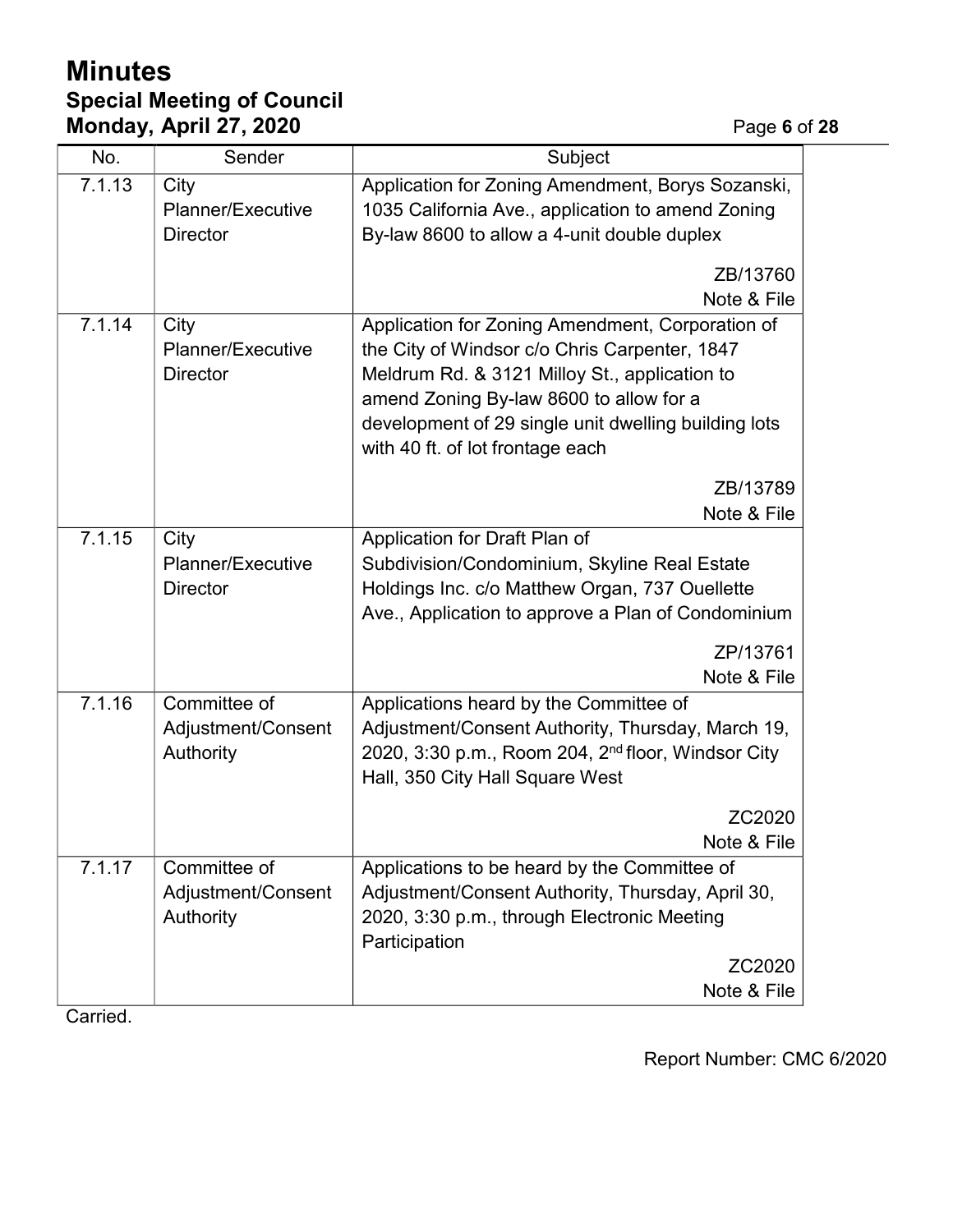# **Minutes Special Meeting of Council Monday, April 27, 2020** Page **7** of **28**

### **7.2. Update of Round 1 of the Arts, Culture and Heritage Fund 2020 - City Wide**

Moved by: Councillor Costante Seconded by: Councillor Francis

Decision Number: CR135/2020

That the report from the Manager of Cultural Affairs regarding the update on Round 1 of funding of the Arts, Culture and Heritage Fund (ACHF) in 2020 **BE RECEIVED**. Carried.

Report Number: S 44/2020 Clerk's File: SR2020

#### **7.3. Response to CQ3-2020 – Extended Payment Terms for Drainage/Local Improvement Assessments**

Moved by: Councillor Francis Seconded by: Councillor Bortolin

Decision Number: CR136/2020

That the report of the City Engineer dated February 6, 2020 entitled "Response to CQ3-2020 – Extended Payment Terms for Drainage/Local Improvement Assessments" **BE RECEIVED**; and further,

That a 20-year payment option for property owners to repay special charges for drainage and local improvements **BE IMPLEMENTED** at interest rates deemed appropriate by administration. Carried.

> Report Number: S 26/2020 Clerk's File: SW2020

#### **7.4. Response to CQ25-2019, Private Parks - City Wide**

Moved by: Councillor Gignac Seconded by: Councillor Francis

Decision Number: CR137/2020

That the report of the Deputy City Solicitor dated February 13, 2020 entitled "Response to CQ25- 2019, Private Parks" **BE RECEIVED**; and further,

That administration **BE DIRECTED** to prepare an additional report for Council's consideration on how best to observe the intent of the original plan of subdivision for Jefferson Private Park, so that Jefferson Private Park could somehow be titled to the people that have an easement over it (i.e., all the residents on Jefferson Avenue between Riverside Drive East and Wyandotte Street). Carried.

> Report Number: C 27/2020 Clerk's File: SR2020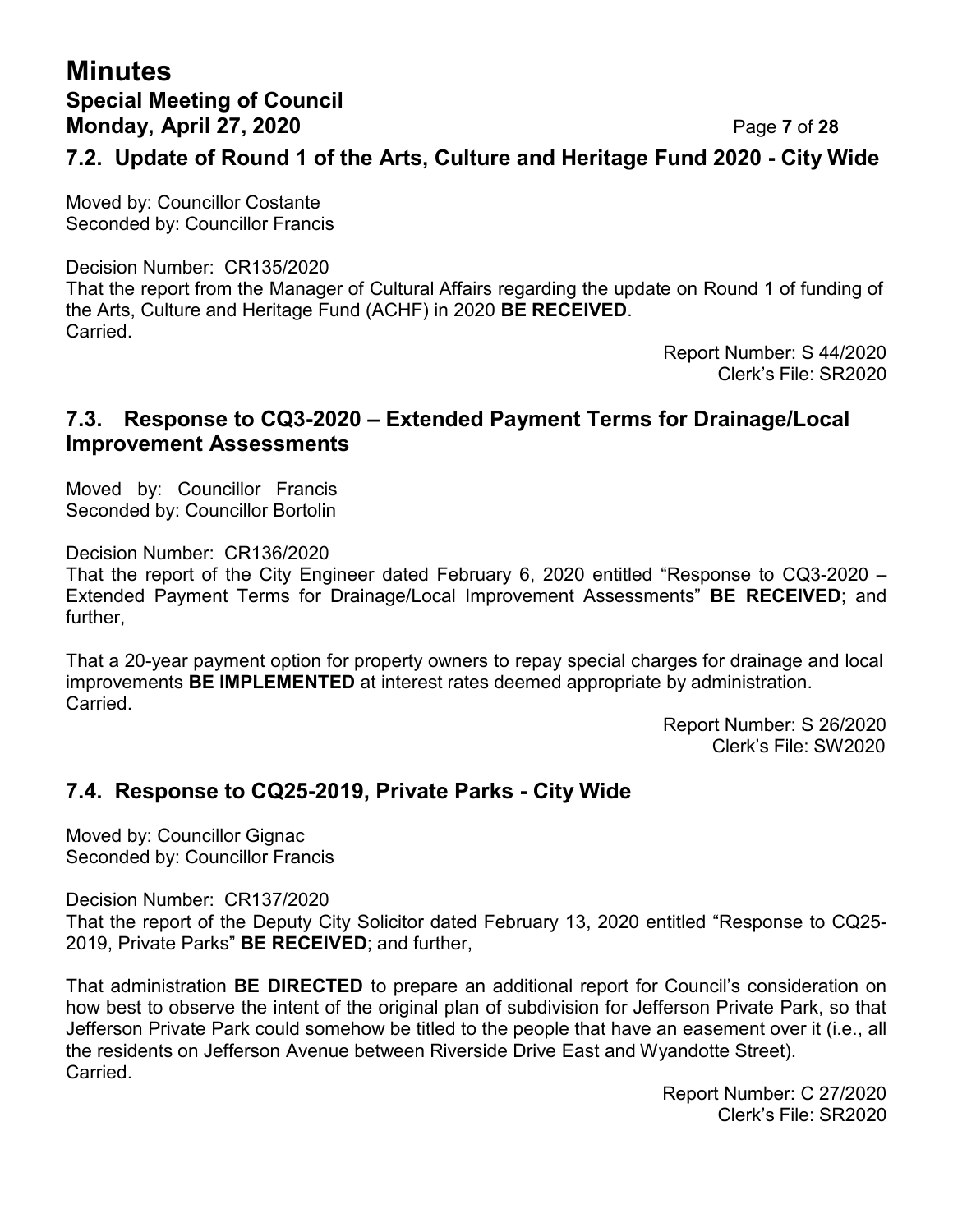# **Minutes Special Meeting of Council Monday, April 27, 2020** Page **8** of **28**

#### **7.5. Response to CQ19-2019 Regarding A Flood Abatement By-Law**

Moved by: Councillor Gignac Seconded by: Councillor Francis

Decision Number: CR138/2020

That the report of the City Solicitor dated March 11, 2020 entitled "Response to CQ19-2019 regarding A Flood Abatement By-law" **BE RECEIVED**; and further,

That Council **APPROVE** utilizing local improvement charges to help finance and install (or upgrade) shoreline protection works, and that this be in accordance with **CR136/2020** whereby a 20-year payment option for property owners to repay special charges for drainage and local improvements **BE IMPLEMENTED** at interest rates deemed appropriate by administration. Carried.

> Report Number: C 46/2020 Clerk's File: SW2020

### **8. CONSENT AGENDA**

### **8.1. Sandwich St. Sewer Rehabilitation Project - Pre-Approval - Ward 2**

Moved by: Councillor Costante Seconded by: Councillor Francis

Decision Number: CR139/2020

That City Council **PRECOMMIT** a total of \$13,800,000 for the Sandwich St. Sewer Rehabilitation project included in the 2020 8-Year Capital Budget as follows:

- 1. Sandwich St. Sewer Rehabilitation project (ENG-013-20) in the amount of \$5,679,550 with funding as follows:
	- a. \$ 1,255,000 in 2020
	- b. \$ 2,710,800 in 2021
	- c. \$ 1,713,750 in 2024
- 2. Sewer Master Plan Implementation Project (ENG-002-19) in the amount of \$8,120,450 with funding as follows:
	- a. \$2,030,450 in 2020
	- b. \$2,030,000 in 2021
	- c. \$2,030,000 in 2022
	- d. \$2,030,000 in 2023; and,

That City Council **APPROVE** the reallocation of \$3,084,000 in 2025 funding from the Sandwich St. Sewer Rehabilitation project (ENG-013-20) and \$5,036,450 in 2027 funding from the City Wide Sewer Rehabilitation (ECP-035-07) to replenish the Sewer Master Plan Implementation Project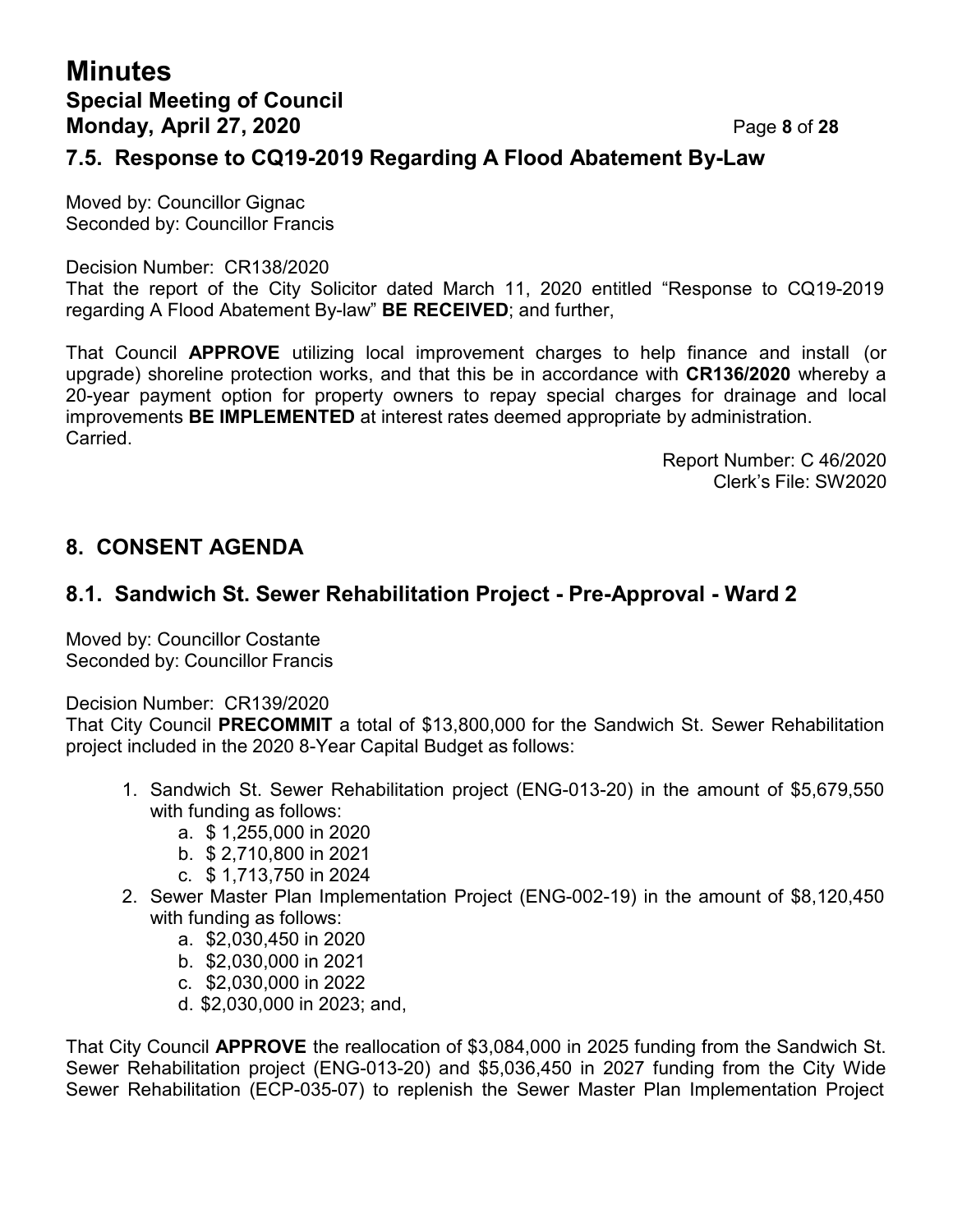# **Minutes Special Meeting of Council Monday, April 27, 2020** Page **9** of **28**

(ENG-002-19) funding of \$8,120,450 used now to fund the Sandwich St. Sewer Rehabilitation project; and,

That subject to the RFP or tender results for the Sandwich St. Sewer Rehabilitation project, falling within the approved budget, the Chief Administrative Officer and City Clerk **BE AUTHORIZED** to sign the requisite contract/agreement, satisfactory in legal form to the City Solicitor, in technical content to the City Engineer and in financial content to the City Treasurer; and,

That the Chief Administrative Officer and City Clerk **BE AUTHORIZED** to sign any agreement or applications necessary to achieve the above purposes, subject to the contract being within the approved budget, satisfactory in legal form to the City Solicitor, in financial content to the Chief Financial Officer and City Treasurer, and in technical content to the City Engineer. Carried.

> Report Number: C 51/2020 Clerk's File: SW/13791

## **8.2. Application by the Owner of 3842 Peter Street for an exemption from Demolition Control By-law 20-2007 (Ward 2)**

Moved by: Councillor Costante Seconded by: Councillor Francis

Decision Number: CR140/2020

- I. That the Chief Building Official **BE AUTHORIZED** to issue a demolition permit for the two (2) storey single unit detached dwelling located at 3842 Peter Street (see Appendix 'A'), for the expansion of the existing industrial operation (C.K. Mechanical located at 3846 Peter Street) to the south as identified on Appendix 'B' when an executed Site Plan Control Agreement has been registered on title with the appropriate securities to ensure the redevelopment occurs within a specified time period to fulfill the conditions of the Site Plan Control Agreement have been submitted;
- II. That any minor changes **BE SUBJECT** to the approval of the City Planner and Chief Building Official at the time of issuance of the Building Permit;
- III. That the Chief Building Official **BE DIRECTED** to require, as a condition of the demolition permit,
	- i. The Redevelopment identified in Appendix 'B' and Site Plan be substantially complete within two (2) years following the issuance of the demolition permit;
	- ii. If the redevelopment, including construction of a new building, is not substantially complete within two (2) years of the commencement of the demolition the maximum penalty Twenty Thousand Dollars (\$20,000) shall be entered on the collectors roll of the property; and,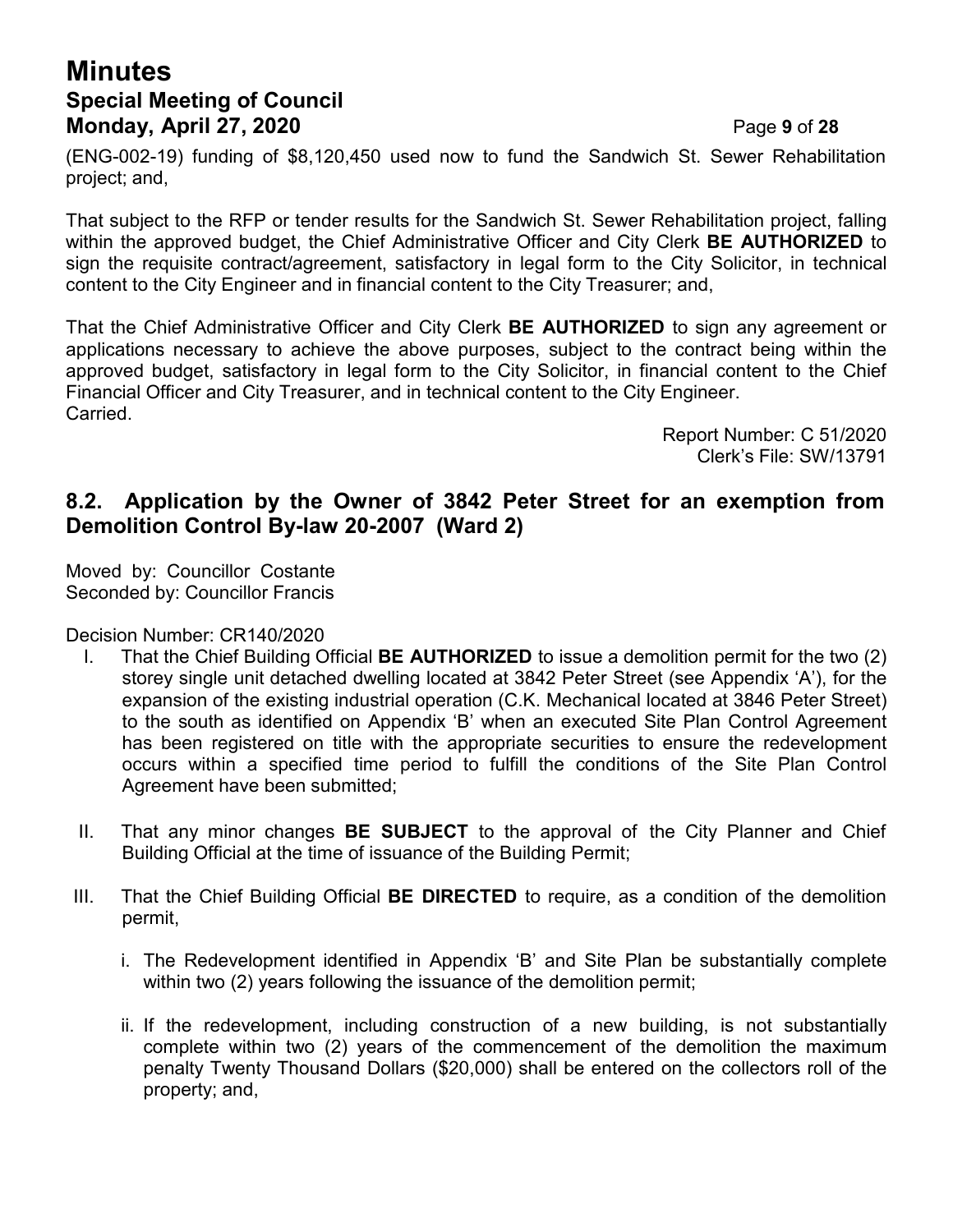# **Minutes Special Meeting of Council Monday, April 27, 2020** Page **10** of **28**

IV. That the City Solicitor **BE DIRECTED** to register a notice of condition #2 in the land registry office against the property.

Carried.

Report Number: C 32/2020 Clerk's File: SB2020

## **8.3. Application to demolish residential dwelling located at 652 Bridge Avenue, which is subject to Demolition Control By-law 131-2017 (Ward 2)**

Moved by: Councillor Costante Seconded by: Councillor Francis

Decision Number: CR141/2020

- I. That the Chief Building Official **BE AUTHORIZED** to issue a demolition permit for the residential dwelling located at 652 Bridge Avenue to facilitate redevelopment of the property; and,
- II. That the Chief Building Official **BE DIRECTED** to require, as a condition of the demolition permit, that:
	- 1. Redevelopment be substantially complete within two years of demolition permit issuance; and
	- 2. If redevelopment, including construction of a new building, is not substantially complete within two years of the commencement of demolition the maximum penalty (\$20,000) shall be entered on the collectors roll of the property; and
- III. That the City Solicitor **BE DIRECTED** to register a notice of condition # 2 in the land registry office against the property.

Carried.

Report Number: C 53/2020 Clerk's File: SB2020

## **8.4. Appointment of Drainage Superintendent**

Moved by: Councillor Costante Seconded by: Councillor Francis

Decision Number: CR142/2020

That By-law 114-2018, appointing Fahd Mikhael as Drainage Superintendent, **BE RESCINDED**; and further,

That M. Andrew Dowie **BE APPOINTED** by By-law as the Drainage Superintendent for all prescribed duties assigned under Section 93 of the *Drainage Act*; and,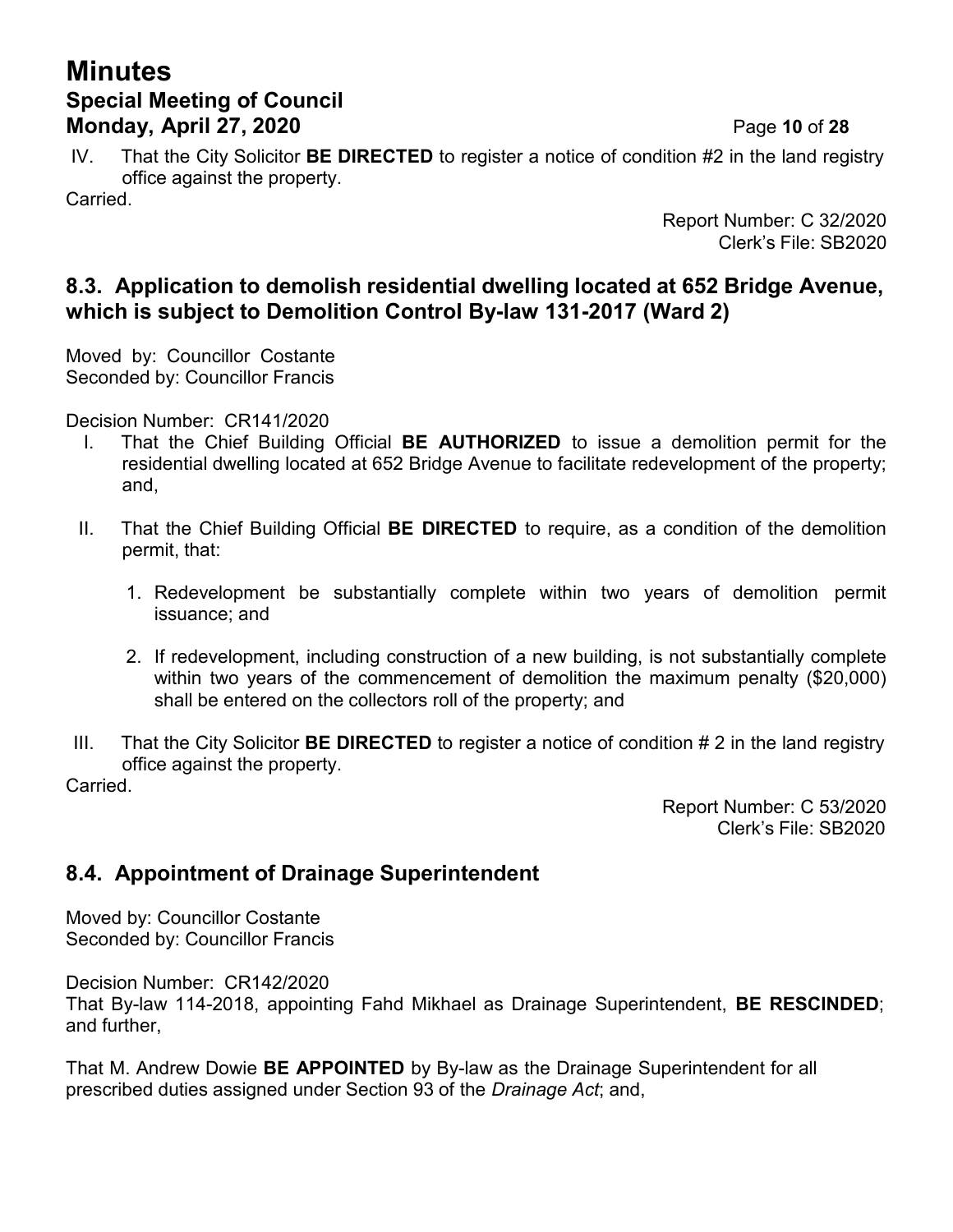# **Minutes Special Meeting of Council Monday, April 27, 2020** Page **11** of **28**

That the Drainage Superintendent **BE DELEGATED** all responsibilities of the municipal Tile Drain Inspector position as described under Section 4 of the *Tile Drainage Act*; and,

That day-to-day responsibilities of the municipality as described in the *Drainage Act*, including those residing with the City Clerk and the City Treasurer*,* **BE DELEGATED** to the Drainage Superintendent. Carried.

> Report Number: C 43/2020 Clerk's File: AS2020

### **8.5. Appointment of Drainage Engineer - Little River Dyke Flood Protection System - Ward 7**

Moved by: Councillor Costante Seconded by: Councillor Francis

Decision Number: CR143/2020

That the firm of R.C. Spencer Associates Inc. **BE APPOINTED** as Drainage Engineer under Section 78 of the *Drainage Act*, in order to undertake a topographic survey of the Little River Dyke Flood Protection System to identify the extent of obstructions, encroachments and damage to the dyke system, to prepare tender documents and to provide project administration and inspection for the work required. Carried.

> Report Number: C 48/2020 Clerk's File: SW2020

## **8.6. Corporate Projects – WFCU New Parking Lot Project - Pre-Commitment of Funds - City Wide**

Moved by: Councillor Costante Seconded by: Councillor Francis

Decision Number: CR144/2020

- 1. That Council **PRE-COMMIT** \$2,400,000 within the 2020 8 Year Capital Budget for the design and construction of a new Parking Lot at WFCU Centre from HCP-005-08 Corporate Facilities Paving Program for immediate use, as per the Financial Matters section; and,
- 2. That the Chief Administrative Officer and City Clerk **BE AUTHORIZED** to sign a contract with the low bidder, subject to the tender results falling within the approved budget satisfactory in legal form to the City Solicitor, in technical content to the City Engineer and in financial content to the City Treasurer; and,
- 3. That the Chief Administrative Officer and City Clerk **BE AUTHORIZED** to sign any agreement or applications necessary to achieve the above purposes, subject to the contract being within the approved budget, satisfactory in legal form to the City Solicitor, in financial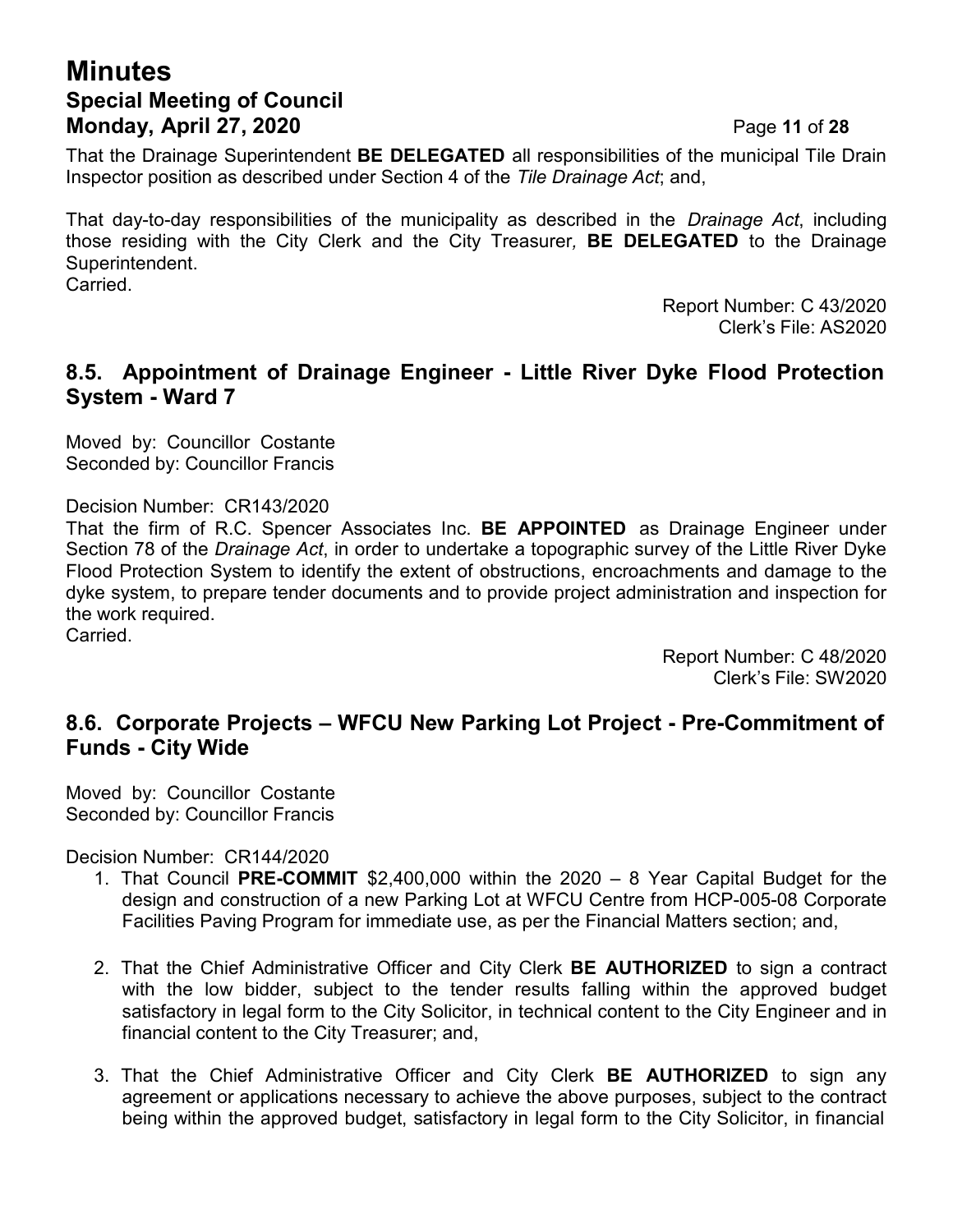# **Minutes Special Meeting of Council Monday, April 27, 2020** Page **12** of **28**

content to the Chief Financial Officer and City Treasurer, and in technical content to the City Engineer; and,

4. That the City Planner **BE DELEGATED THE AUTHORITY** to approve the Site Plan Control Application.

Carried.

Report Number: C 67/2020 Clerk's File: SR2020

## **8.7. Extension of Interim Control By-law 78-2019 - City Wide**

Moved by: Councillor Costante Seconded by: Councillor Francis

Decision Number: CR145/2020

That Council **PASS** By-law 55-2020 being a by-law to amend Interim Control By-law 78-2019 to extend the period of time which Interim Control By-law 78-2019 is in effect from one year to two years from the date of the passing of Interim Control By-law 78-2019.

That the City Clerk **BE AUTHORIZED** to provide the required notice of the passage of this by-law. Carried.

> Report Number: S 50/2020 Clerk's File: Z2020

## **8.8. Waiver of penalty for any late payments pertaining to Interim Tax Bill due March, 2020- Confirm & Ratify-City Wide**

Moved by: Councillor Costante Seconded by: Councillor Francis

Decision Number: CR146/2020

That the results of the email poll conducted by the Deputy City Clerk on March 18, 2020 approving the following recommendation **BE CONFIRMED AND RATIFIED**:

That Council, in light of the ongoing COVID-19 pandemic, and the rapid rate at which the situation is changing, **APPROVE** waiving the penalty for any late payments not received for the "Interim Tax Bill - second regular tax payment" due in March, 2020.

Carried.

Report Number: C 73/2020 Clerk's File: AF2020

## **8.9. Application for a Cannabis Retail Store Authorization at 1565 Wyandotte St E Confirm & Ratify--City Wide**

Moved by: Councillor Costante Seconded by: Councillor Francis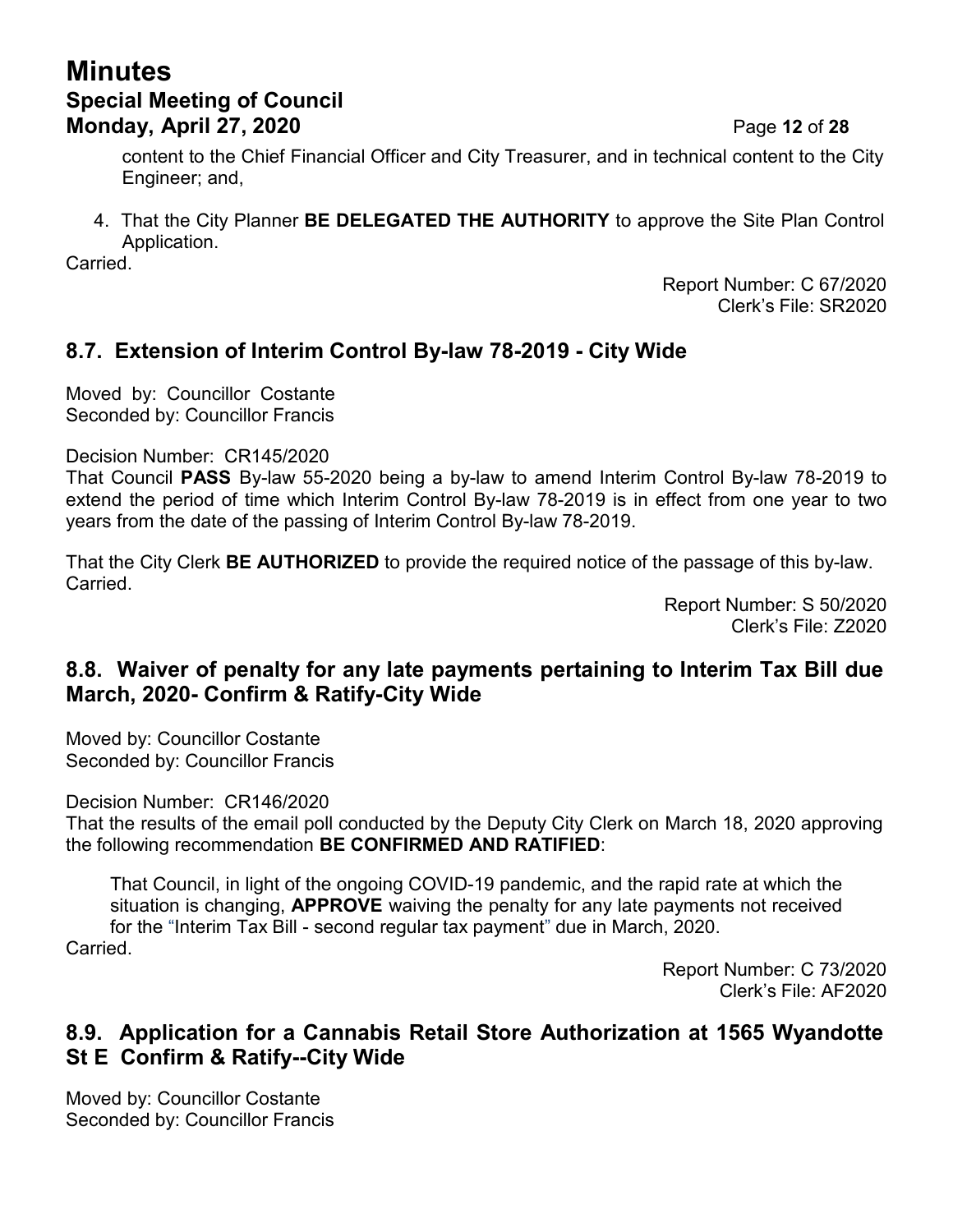## **Minutes Special Meeting of Council Monday, April 27, 2020** Page **13** of **28**

Decision Number: CR147/2020

That the results of the email poll conducted by the Deputy City Clerk on April 7, 2020 approving the following recommendation **BE CONFIRMED AND RATIFIED**:

THAT City Council **RECEIVE** the collected comments as requested through CR534/2019 for information; and,

THAT City Council **SUPPORT** the Retail Cannabis Application requested by The We Store regarding the site located at 1565 Wyandotte St E; and,

THAT City Council **DIRECT** the Chief Administrative Officer to **RETURN** their decision along with this report and Appendices A and B to the Alcohol and Gaming Commission of Ontario for consideration regarding the Retail Cannabis Application and for delivery to the Applicant, The We Store, no later than April 9, 2020.

Carried.

Report Number: C 74/2020 Clerk's File: MH/13786

### **8.10. Application for a Cannabis Retail Store Authorization at 6038 Tecumseh Rd E - Confirm & Ratify-Ward 8**

Moved by: Councillor Costante Seconded by: Councillor Francis

Decision Number: CR148/2020

That the results of the email poll conducted by the Deputy City Clerk on April 7, 2020 approving the following recommendation **BE CONFIRMED AND RATIFIED**:

THAT City Council **RECEIVE** the collected comments as requested through CR534/2019 for information; and,

THAT City Council **SUPPORT** the Retail Cannabis Application requested by The We Store regarding the site located at 6038 Tecumseh Rd E;

THAT City Council **DIRECT** the Chief Administrative Officer to **RETURN** their decision along with this report and Appendices A and B to the Alcohol and Gaming Commission of Ontario for consideration regarding the Retail Cannabis Application and for delivery to the Applicant, The We Store, no later than April 9, 2020.

Carried.

Report Number: C 75/2020 Clerk's File: GF/13997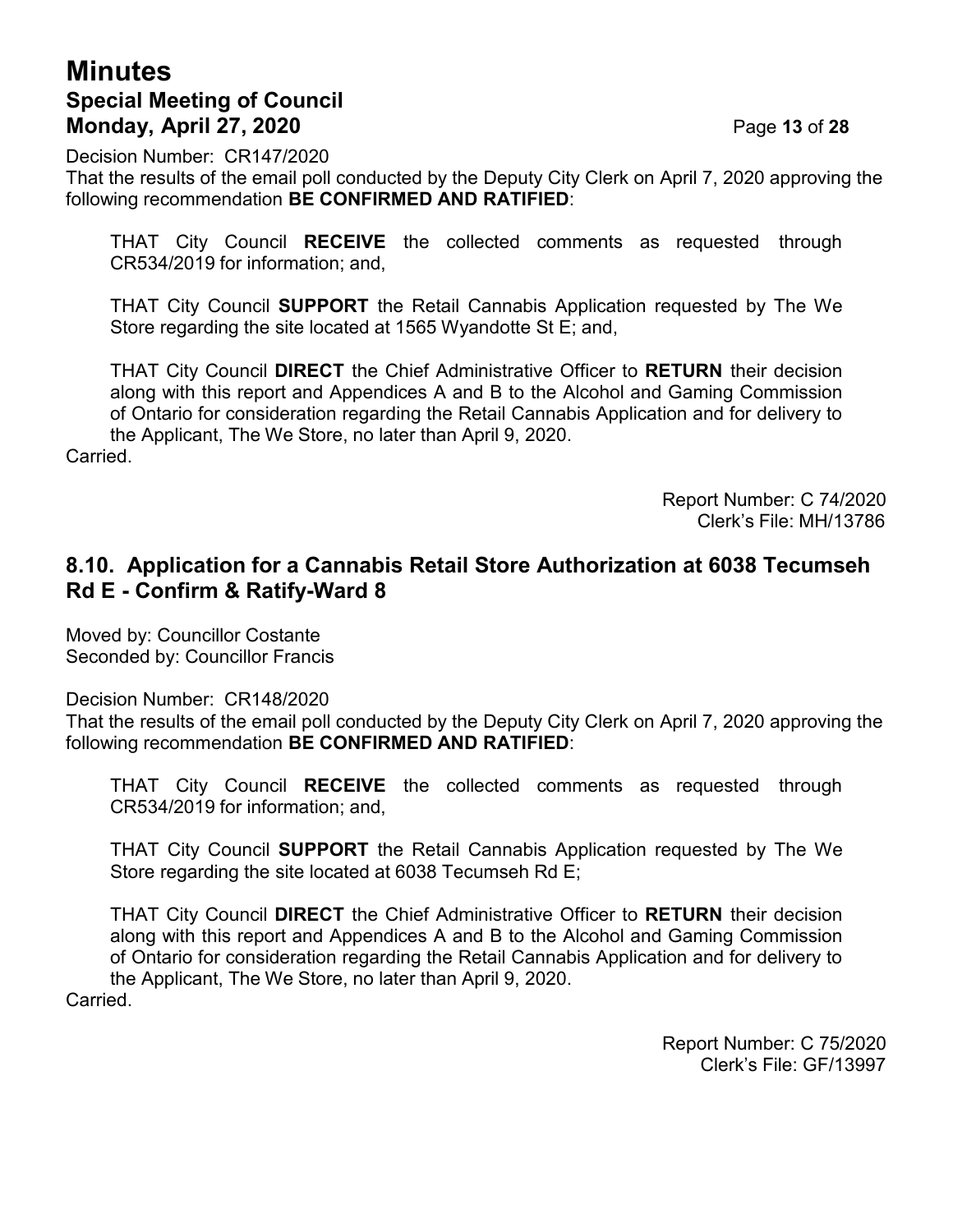## **Minutes Special Meeting of Council Monday, April 27, 2020** Page **14** of **28**

**8.12. Application for a Cannabis Retail Store Authorization at 1800 Huron Church Road, Unit B - Confirm & Ratify--Ward 10**

Moved by: Councillor Costante Seconded by: Councillor Francis

Decision Number: CR150/2020

That the results of the email poll conducted by the Deputy City Clerk on April 14, 2020 approving the following recommendation **BE CONFIRMED AND RATIFIED**:

THAT City Council **RECEIVE** the collected comments as requested through CR534/2019 for information; and,

THAT City Council **SUPPORT** the Retail Cannabis Application requested by The We Store regarding the site located at 1800 Huron Church Road, Unit B; and,

THAT City Council **DIRECT** the Chief Administrative Officer to **RETURN** their decision along with this report and Appendices A and B to the Alcohol and Gaming Commission of Ontario for consideration regarding the Retail Cannabis Application and for delivery to the Applicant, The We Store, no later than April 15, 2020.

Carried.

Report Number: C 77/2020 Clerk's File: GF/13781

### **8.13. Enhanced ACHF Funding Round in Response to COVID-19 - Confirm & Ratify-City Wide**

Moved by: Councillor Costante Seconded by: Councillor Francis

Decision Number: CR151/2020

That the results of the email poll conducted by the Deputy City Clerk on April 8, 2020 approving the following recommendation **BE CONFIRMED AND RATIFIED**:

THAT the report from the Manager of Cultural Affairs and the Cultural Development Coordinator regarding the ACHF COVID-19 Emergency Round proposal **BE RECEIVED**; and further,

THAT the recommendation for a one-time enhancement and immediate bring forward of the second round of ACHF funding in response to the COVID-19 crisis **BE APPROVED**; and further,

THAT the recommendation to increase the funding level to a total of \$60,000 for onetime only utilizing an additional \$16,400 from the Cultural Affairs Operating Budget **BE APPROVED**; and further,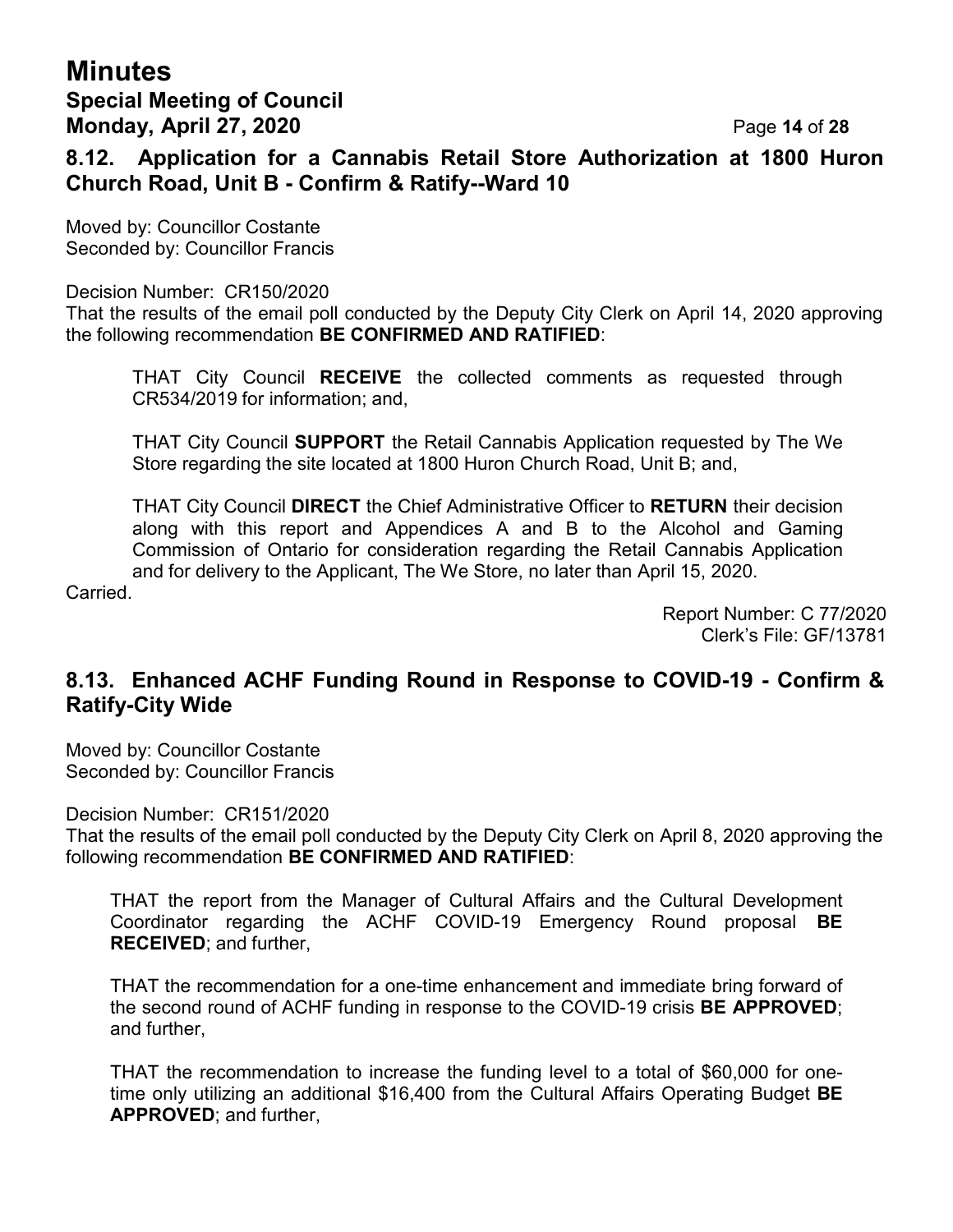## **Minutes Special Meeting of Council Monday, April 27, 2020** Page **15** of **28**

THAT the recommendation to provide a one-time honorarium of \$500 payable to each of the five jurors who will adjudicate the funding round, utilizing \$2,500 from the Cultural Affairs Operating Budget **BE APPROVED**; and further,

THAT Administration **BE DIRECTED** to administer the round from launch to completion – including the online call for applications, online jury adjudication, and the preparation and distribution of funds to grant recipients

Carried.

Clerk's Note: Councillors Gignac and Francis voting nay on the actual motion being confirmed and ratified.

> Report Number: C 78/2020 Clerk's File: MH/13786

#### **8.14. Application for the Southwestern Ontario Development Fund – Confirm & Ratify Report Ward 9**

Moved by: Councillor Costante Seconded by: Councillor Francis

Decision Number: CR152/2020

That the results of the email poll conducted by the Deputy City Clerk on April 16, 2020 approving the following recommendation **BE CONFIRMED AND RATIFIED**:

I) THAT City Council **APPROVE** Administration to submit an application for the Southwestern Ontario Development Fund (the "Grant") for the project identified in this report; and,

II) THAT City Council **CONFIRM** their commitment to the Project submission in the amount of \$4,000,000 (2020 dollars) as outlined in the Financial Matters section of this report that is consistent with the proposed phased development and that would also allow for additional site development; and,

III) THAT the funding plan **BE PRESENTED** and City Council **APPROVE** the following funding totalling \$2,500,000 as the City's matching funding for the municipal services work required in this area:

a) \$600,000 of the approved 2020 Sewer Surcharge funding from the Grant Matching and Mitigating Inflationary Pressures project (FIN-001-19) and;

b) \$1,900,000 identified in 2024 Pay-As-You-Go funding for the Central Box EA and Road Infrastructure project (ENG-005-17) be pre-committed and directed to this project, and;

IV) THAT City Council **DIRECT** Administration to ensure during the 2021 Capital Budget development, funding in the amount of \$1,900,000 to be allocated to the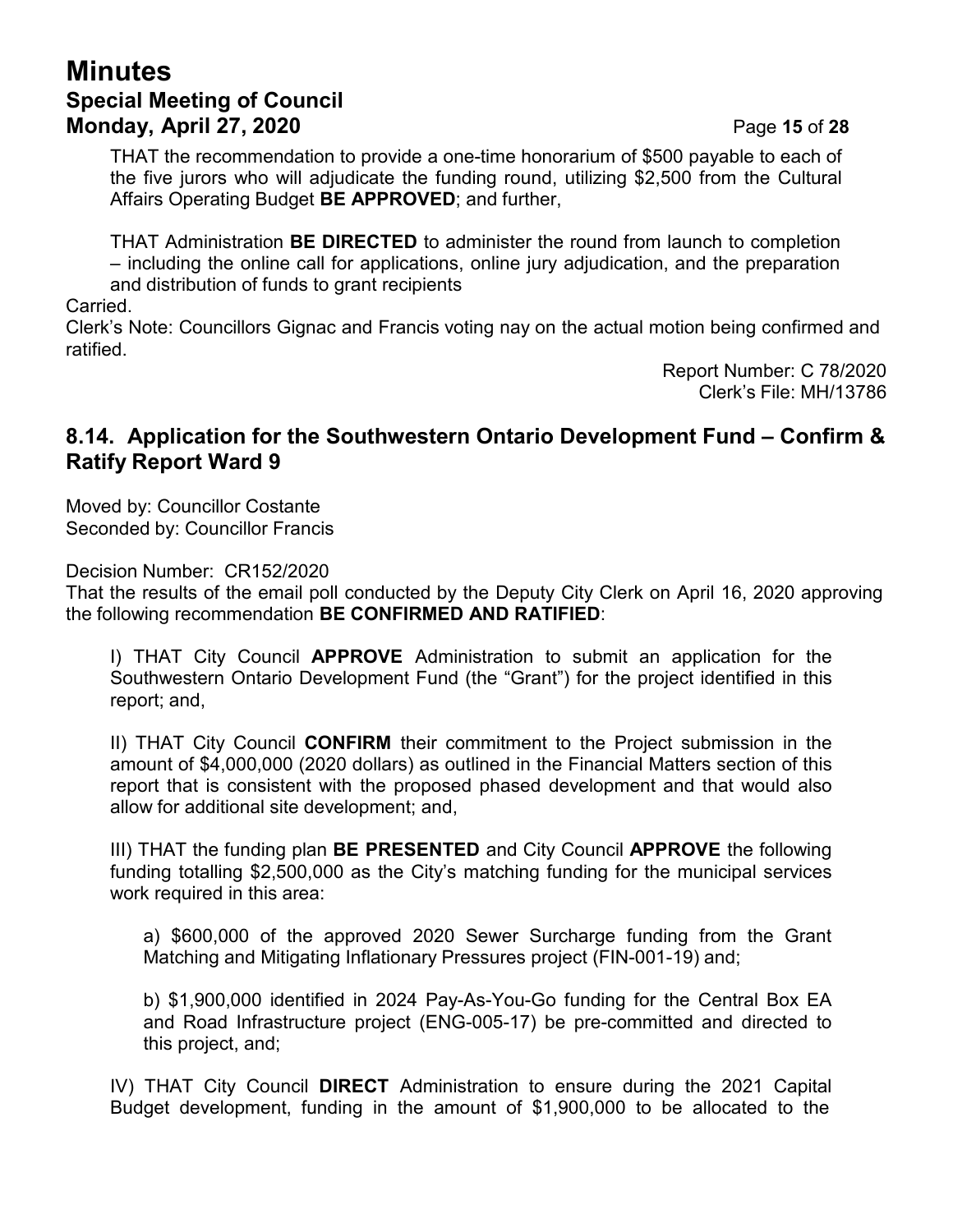# **Minutes Special Meeting of Council Monday, April 27, 2020** Page **16** of **28**

Central Box EA and Road Infrastructure project (ENG-005-17) to replenish the total funding being utilized for this project; and,

V) THAT the Chief Administrative Officer **BE AUTHORIZED** to execute any agreements, declarations or approvals required to submit the application to the Grant; and,

VI) THAT the Chief Administrative Officer and the City Clerk **BE AUTHORIZED** to take any such action and sign any such documentation as may be required to effect the recommendations and funding for the Grant, subject to all documentation being satisfactory in legal form to the City Solicitor, in technical content to the City Engineer, and in financial content to the City Treasurer; and,

VII) THAT in the event the City receives written confirmation of the Grant funding being awarded to the City, the Project's costs are within the respective budget as outlined in the Financial Matters section herein, implementation of the Project does not result in a need for additional City funding not already approved by City Council and where the Grant provider confirms that expenditures as of that date are eligible, then City Council **APPROVES** the following recommendations:

- a) The Chief Administrative Officer **BE AUTHORIZED** to delegate signing of all claims and applicable schedules and other such documents required as part of the request for payment to the City Engineer or designate, subject to financial content approval from the area's Financial Planning Administrator or their manager; and,
- b) The Chief Administrative Officer and City Clerk **BE AUTHORIZED** to sign any agreements or contracts with successful vendors / proponent / bidders satisfactory in technical content for all projects to the City Engineer, in financial content to the City Treasurer, and in legal form to the City Solicitor; and,
- c) The Purchasing Manager **BE AUTHORIZED** to issue Purchase Orders or RFPs as may be required to effect the recommendations noted above, subject to all specification being satisfactory in technical content to the City Engineer, in legal content to the City Solicitor and in financial content to the City Treasurer.

#### Carried.

Clerk's Note: Councillors Costante, Bortolin and Holt voting nay on the actual motion being confirmed and ratified.

> Report Number: C 79/2020 Clerk's File: GP/13792

#### **8.15. Minutes of the Windsor Licensing Commission of its meeting held January 22, 2020**

Moved by: Councillor Costante Seconded by: Councillor Francis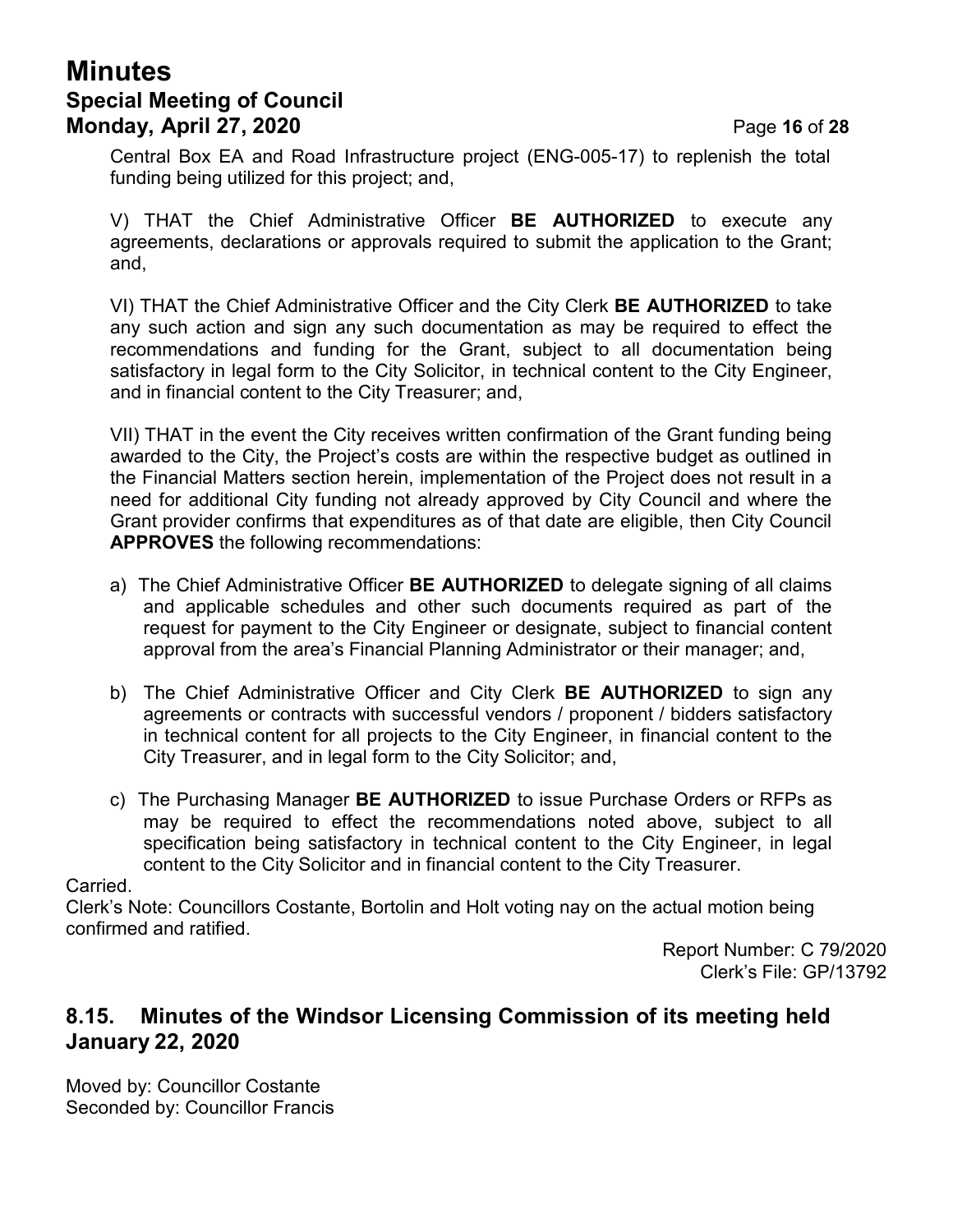# **Minutes Special Meeting of Council Monday, April 27, 2020** Page **17** of **28**

Decision Number: CR153/2020 ETPS 739 That the minutes of the Windsor Licensing Commission of its meeting held January 22, 2020 **BE RECEIVED**. Carried.

Report Number: SCM 68/2020 & SCM 36/2020 Clerk's File: MB2020

## **8.16. Windsor Bicycling Committee 2019 Annual Report**

Moved by: Councillor Costante Seconded by: Councillor Francis

Decision Number: CR154/2020 ETPS 740 That the Windsor Bicycling Committee 2019 Annual Report **BE APPROVED** as presented. Carried.

Report Number: SCM 69/2020 & SCM 29/2020 Clerk's File: MB2019

### **8.17. Essex Windsor Solid Waste Authority Plastic Bag Ban in Recycling**

Moved by: Councillor Costante Seconded by: Councillor Francis

Decision Number: CR155/2020 ETPS 743 That the report from the City Engineer dated January 30<sup>th</sup>, 2020 regarding the Essex Windsor Solid Waste Authority Plastic Bag Ban in Recycling **BE RECEIVED** for information. Carried.

Report Number: SCM 72/2020 & S 21/2020 Clerk's File: SW2020

#### **8.18. Transit Windsor Ridership Statistics as at December 31, 2019 - City Wide**

Moved by: Councillor Costante Seconded by: Councillor Francis

Decision Number: CR156/2020 ETPS 747 That the Environment, Transportation and Public Safety Standing Committee, sitting as the Transit Windsor Board of Directors **RECEIVE FOR INFORMATION** the year to date ridership information as of December 31, 2019. Carried.

> Report Number: SCM 76/2020 & S 10/2020 Clerk's File: MT/13708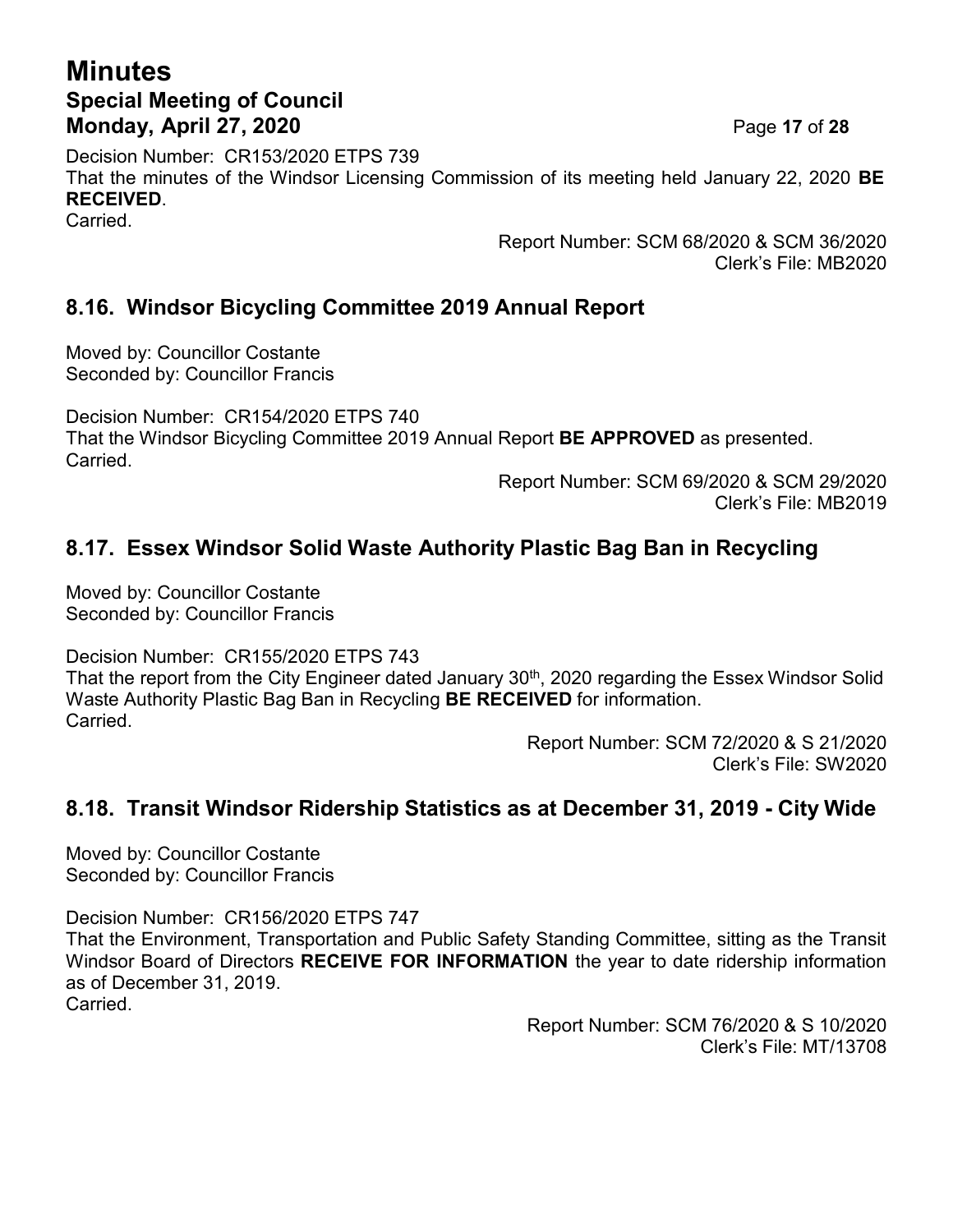## **Minutes Special Meeting of Council Monday, April 27, 2020** Page **18** of **28**

#### **8.19. Transit Windsor - Complimentary Charter Request - City Wide**

Moved by: Councillor Costante Seconded by: Councillor Francis

Decision Number: CR157/2020

That the Environment, Transportation and Public Safety Standing Committee, sitting as the Transit Windsor Board of Directors **APPROVE** the request for complimentary charter service on April 26, 2020 for an Arbor Week Earth Day event; and,

That the Essex Region Conservation Authority (ERCA) **BE REQUESTED** to pay the cost of the charter (to an upset limit of \$1,500); and,

That, if the Essex Region Conservation Authority (ERCA) does not agree to pay the cost of the charter, that City Council **AUTHORIZE** the cost of the charter **BE CHARGED** to the Budget Stabilization Reserve Fund (BSR). Carried.

> Report Number: SCM 77/2020 & S 11/2020 Clerk's File: MT/13708

#### **8.21. Minutes of the Seniors Advisory Committee of its meeting held December 10, 2019**

Moved by: Councillor Costante Seconded by: Councillor Francis

Decision Number: CR159/2020 CSPS 106 That the minutes of the Seniors Advisory Committee of its meeting held December 10, 2019 **BE RECEIVED**.

Carried.

Report Number: SCM 87/2020 & SCM 61/2020 Clerk's File: MB2019

### **8.22. Minutes of the Community Public Art Advisory Committee of its meeting held January 16, 2020**

Moved by: Councillor Costante Seconded by: Councillor Francis

Decision Number: CR160/2020 CSPS 107 That the minutes of the Community Public Art Advisory Committee of its meeting held January 16, 2020 **BE RECEIVED**. Carried.

> Report Number: SCM 88/2020 & SCM 28/2020 Clerk's File: MB2020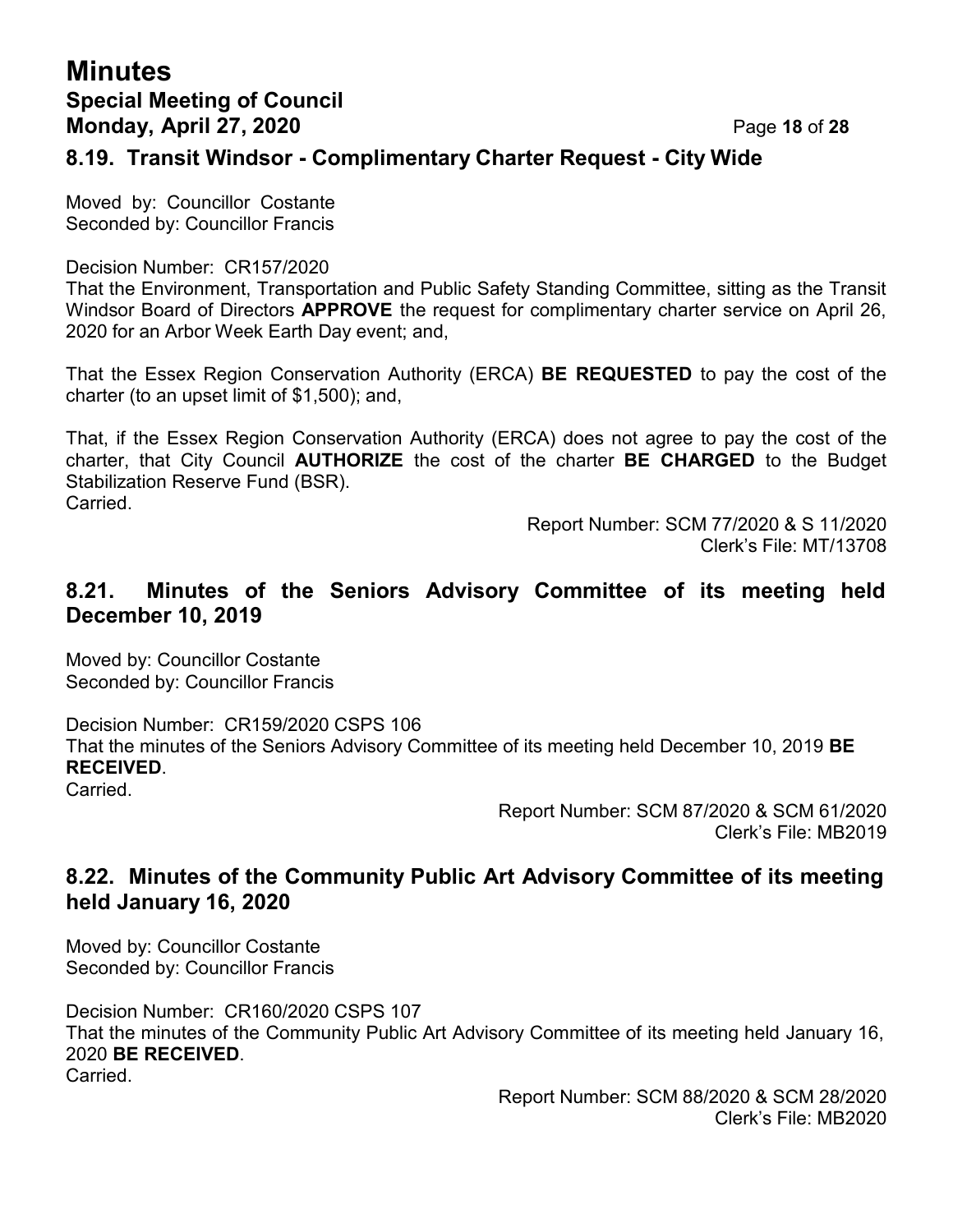## **Minutes Special Meeting of Council Monday, April 27, 2020** Page **19** of **28**

### **8.23. Minutes of the BIA Advisory Committee of its meeting held November 26, 2019**

Moved by: Councillor Costante Seconded by: Councillor Francis

Decision Number: CR161/2020 DHSC 149 That the minutes of the Windsor BIA Advisory Committee of its meeting held November 26, 2019 **BE RECEIVED** for information. Carried.

> Report Number: SCM 120/2020 & SCM 7/2020 Clerk's File: MB2019

## **9. REQUESTS FOR DEFERRALS, REFERRALS OR WITHDRAWALS**

None requested.

## **10. PRESENTATIONS AND DELEGATIONS**

None.

## **11. REGULAR BUSINESS ITEMS**

## **8.11. Extension of due date for the 2020 1st Quarter remittance of the Municipal Accommodation Tax (MAT) - Confirm & Ratify-City Wide**

Moved by: Councillor Holt Seconded by: Councillor Francis

Decision Number: CR149/2020

That the results of the email poll conducted by the Deputy City Clerk on April 8, 2020 approving the following recommendation **BE CONFIRMED AND RATIFIED**:

That, consistent with CR 127/2020 which provided all taxpayers property tax relief in the form of an extension for payment of the third interim tax instalment, City Council **EXTEND** the due date for the 2020 1<sup>st</sup> quarter remittance of the Municipal Accommodation Tax (MAT) from April 30, 2020 to June 30, 2020; and further,

That there **WILL BE NO** late payment charges in either form, penalty and/or interest through the period June 30, 2020; and further,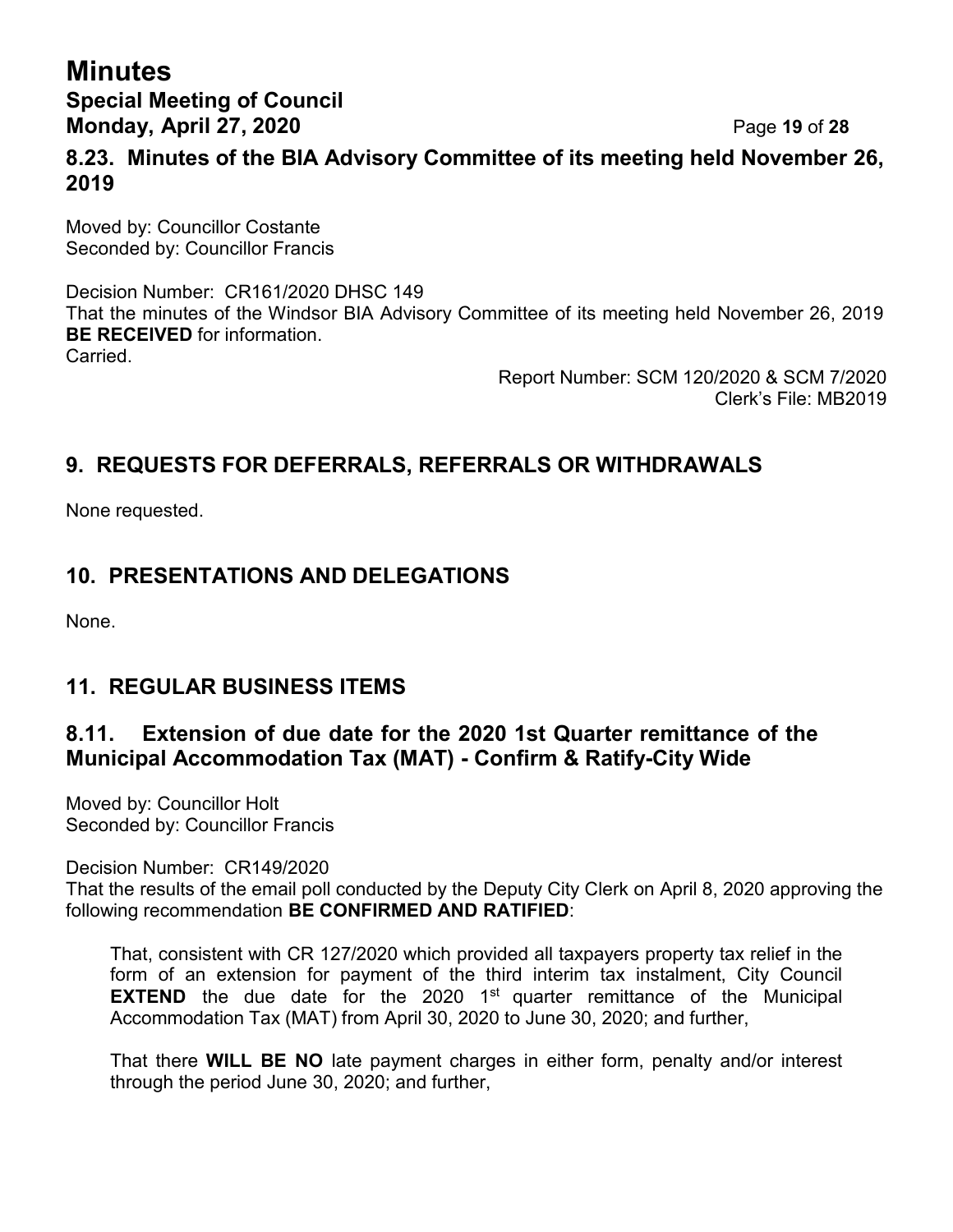# **Minutes Special Meeting of Council Monday, April 27, 2020 Page 20 of 28**

That the City Solicitor **AMEND** By-law 133-2018;

and further,

That administration **BE DIRECTED** to prepare a report for Council's consideration, as soon as possible, on options available for the City of Windsor to use the Municipal Accommodation Tax (MAT) to help the local hospitality industry as a result of the ongoing COVID-19 pandemic. Carried.

> Report Number: C 76/2020 Clerk's File: MH/13786 & AF2020

#### **8.20. CQ30-2019 - Discounted Fares Offered to Transit Windsor Riders - City Wide**

Moved by: Councillor Holt Seconded by: Councillor McKenzie

Decision Number: CR158/2020 ETPS 749

That the report of the Environment, Transportation and Public Safety Standing Committee, sitting as the Transit Windsor Board of Directors, **RECEIVE** for information the report of the Executive Director of Transit Windsor dated January 27, 2020 entitled "CQ30-2019 – Discounted Fares Offered to Transit Windsor Riders"; and further,

That City Council **APPROVE** using, on a go-forward basis, the discounted fares that occur annually and on specific dates throughout the calendar year, as outlined in the administrative report of the Executive Director of Transit Windsor, and which are incorporated into the annual operating budget with limited financial impact.

Carried.

Report Number: SCM 78/2020 & S 12/2020 Clerk's File: MT/13708

# **12. CONSIDERATION OF COMMITTEE REPORTS**

## **12.1. Report of the Special In-Camera Meeting**

Moved by: Councillor Morrison Seconded by: Councillor Francis

Decision Number: CR162/2020 That the report of the In Camera meeting held April 27, 2020 **BE ADOPTED** as presented. Carried.

Clerk's File: ACO2020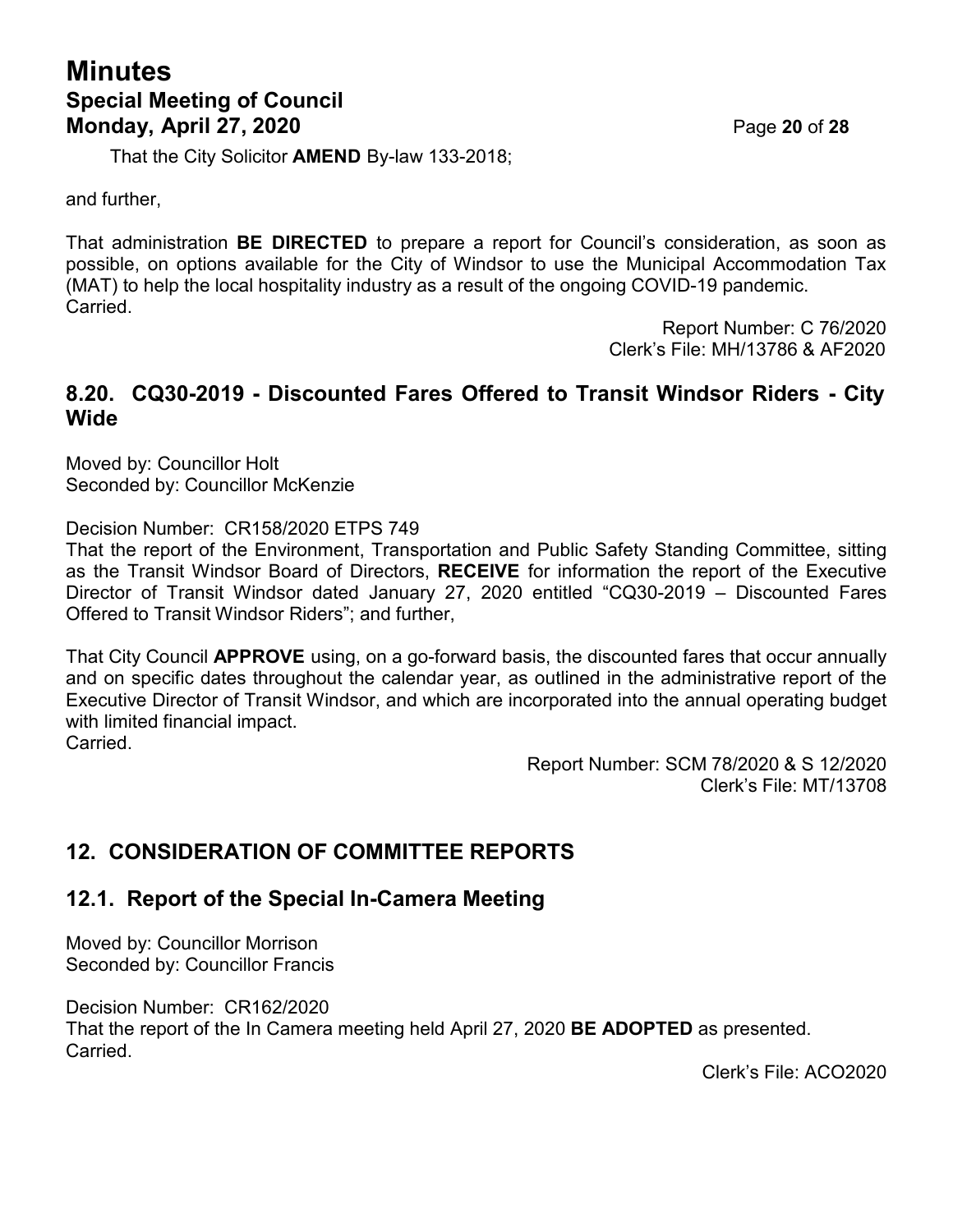# **Minutes Special Meeting of Council Monday, April 27, 2020** Page **21** of **28**

#### **12.2. Report of Striking Committee of its meeting held March 2, 2020**

Moved by: Councillor Morrison Seconded by: Councillor Francis

Decision Number: CR163/2020 That the report of the Striking Committee held March 2, 2020 **BE ADOPTED** as presented. Carried.

Report Number: SCM 99/2020 Clerk's File: ACO2020

## **13. BY-LAWS (First and Second Readings)**

Moved by: Councillor Bortolin Seconded by: Councillor Costante

That the following By-laws No. 43-2020 through 56-2020 (inclusive) be introduced and read a first and second time:

**43-2020** A BY-LAW TO ASSUME FOR SUBSEQUENT CLOSURE THE 4.57 METRE EAST/WEST ALLEY LOCATED NORTH OF ARMANDA STREET, SOUTH OF JOYCE STREET, EAST OF WATERLOO AVENUE AND WEST OF WERNER AVENUE, CITY OF WINDSOR authorized by CR282/2019, adopted June 3, 2019.

**44-2020** A BY-LAW TO CLOSE, STOP UP AND CONVEY THE 4.57 METRE EAST/WEST ALLEY LOCATED NORTH OF ARMANDA STREET, SOUTH OR JOYCE STREET, EAST OF WATERLOO AVENUE AND WEST OF WERNER AVENUE, CITY OF WINDSOR authorized by CR282/2019, adopted June 3, 2019.

**45-2020** A BY-LAW TO ASSUME FOR SUBSEQUENT CLOSURE THE 4.27 METRE EAST/WEST ALLEY AND THE 2.13 METRE NORTH/SOUTH ALLEY LOCATED SOUTH OF WYANDOTTE STREET EAST, EAST OF ELINOR STREET, NORTH OF JEROME STREET AND WEST OF CLOVER AVENUE, CITY OF WINDSOR authorized by CR335/2019, adopted July 8, 2019.

**46-2020** A BY-LAW TO CLOSE, STOP UP AND CONVEY THE 4.27 METRE EAST/WEST ALLEY AND THE 2.13 METRE NORTH/SOUTH ALLEY LOCATED SOUTH OF WYANDOTTE STREET EAST, EAST OF ELINOR STREET, NORTH OF JEROME STREET AND WEST OF CLOVER AVENUE, CITY OF WINDSOR authorized by CR335/2019, adopted July 8, 2019.

**47-2020** A BY-LAW TO ASSUME FOR SUBSEQUENT CLOSURE THE 4.88 METRE EAST/WEST ALLEY AND THE 4.88 METRE NORTH/SOUTH ALLEY LOCATED SOUTH OF RIVERSIDE DRIVE EAST, EAST OF WATSON AVENUE, NORTH OF CLAIRVIEW AVENUE AND WEST OF DIEPPE PLACE, CITY OF WINDSOR authorized by CR188/2019, adopted April 15, 2019.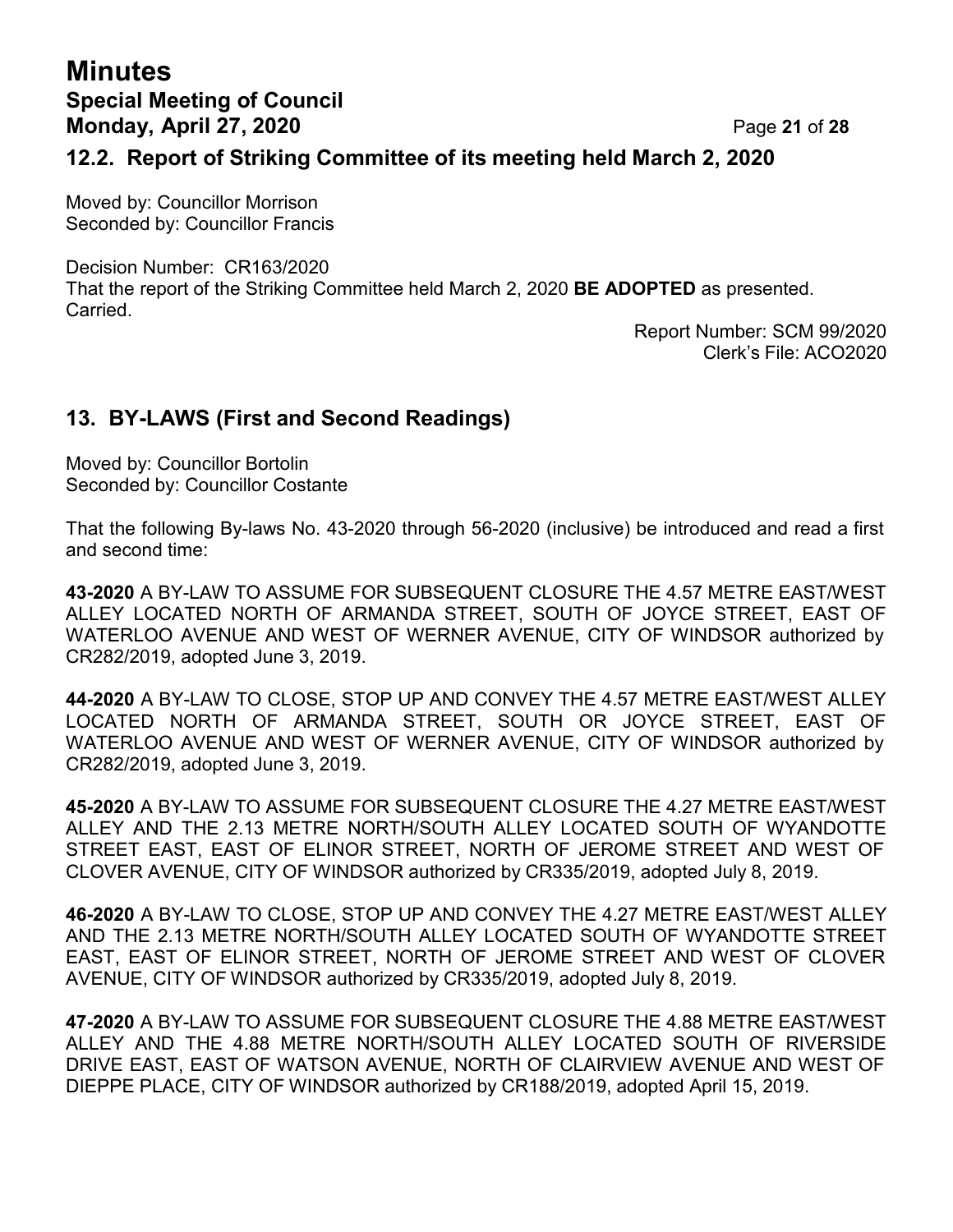## **Minutes Special Meeting of Council Monday, April 27, 2020** Page **22** of **28**

**48-2020** A BY-LAW TO CLOSE, STOP UP AND CONVEY THE 4.88 METRE EAST/WEST ALLEY AND THE 4.88 METRE NORTH/SOUTH ALLEY LOCATED SOUTH OF RIVERSIDE DRIVE EAST, EAST OF WATSON AVENUE, NORTH OF CLAIRVIEW AVENUE AND WEST OF DIEPPE PLACE, CITY OF WINDSOR authorized by CR188/2019, adopted April 15, 2019.

**49-2020** A BY-LAW TO ASSUME FOR SUBSEQUENT CLOSURE THE 3.66 METRE EAST/WEST ALLEY AND THE 4.00 METRE NORTH/SOUTH ALLEY LOCATED SOUTH OF WYANDOTTE STREET EAST, NORTH OF ONTARIO STREET, EAST OF BUCKINGHAM ROAD AND WEST OF FORD BOULEVARD, CITY OF WINDSOR authorized by CR668/2018, adopted December 17, 2018.

**50-2020** A BY-LAW TO CLOSE, STOP UP AND CONVEY CLOSURE THE 3.66 METRE EAST/WEST ALLEY AND THE 4.00 METRE NORTH/SOUTH ALLEY LOCATED SOUTH OF WYANDOTTE STREET EAST, NORTH OF ONTARIO STREET, EAST OF BUCKINGHAM ROAD AND WEST OF FORD BOULEVARD, CITY OF WINDSOR authorized by CR668/2018, adopted December 17, 2018.

**51-2020** A BY-LAW TO ASSUME FOR SUBSEQUENT CLOSURE THE 4.57 METRE EAST/WEST ALLEY AND THE 3.53 METRE NORTH/SOUTH ALLEY LOCATED SOUTH OF COLLEGE AVENUE, EAST OF CAMPBELL AVENUE, NORTH OF LAING STREET AND WEST OF CURRY AVENUE, CITY OF WINDSOR authorized by CR107/2019, adopted March 4, 2019.

**52-2020** A BY-LAW TO CLOSE, STOP UP AND CONVEY THE 4.57 METRE EAST/WEST ALLEY AND THE 3.53 METRE NORTH/SOUTH ALLEY LOCATED SOUTH OF COLLEGE AVENUE, EAST OF CAMPBELL AVENUE, NORTH OF LAING STREET AND WEST OF CURRY AVENUE, CITY OF WINDSOR authorized by CR107/2019, adopted March 4, 2019.

**53-2020** A BY-LAW TO ASSUME FOR SUBSEQUENT CLOSURE THE 2.18 METRE NORTH/SOUTH ALLEY LOCATED SOUTH OF CABANA ROAD WEST, NORTH OF KENNEDY BOULEVARD, EAST OF LONGFELLOW AVENUE AND WEST OF CASGRAIN DRIVE CITY OF WINDSOR authorized by CR669/2018, adopted December 17, 2018.

**54-2020** A BY-LAW TO CLOSE, STOP UP AND CONVEY THE 2.18 METRE NORTH/SOUTH ALLEY LOCATED SOUTH OF CABANA ROAD WEST, NORTH OF KENNEDY BOULEVARD, EAST OF LONGFELLOW AVENUE AND WEST OF CASGRAIN DRIVE, CITY OF WINDSOR authorized by CR669/2018, adopted December 17, 2018.

**55-2020** A BY-LAW TO EXTEND THE PERIOD OF TIME DURING WHICH INTERIM CONTROL BY-LAW 78-2019 WILL BE IN EFFECT, BY ONE ADDITIONAL YEAR, TO JUNE 2, 2021, **see Item 8.7 (S 50/2020)**.

**56-2020** A BY-LAW TO CONFIRM PROCEEDINGS OF THE COUNCIL OF THE CORPORATION OF THE CITY OF WINDSOR AT ITS SPECIAL MEETING HELD ON THE 27<sup>TH</sup> DAY OF APRIL, 2020. Carried.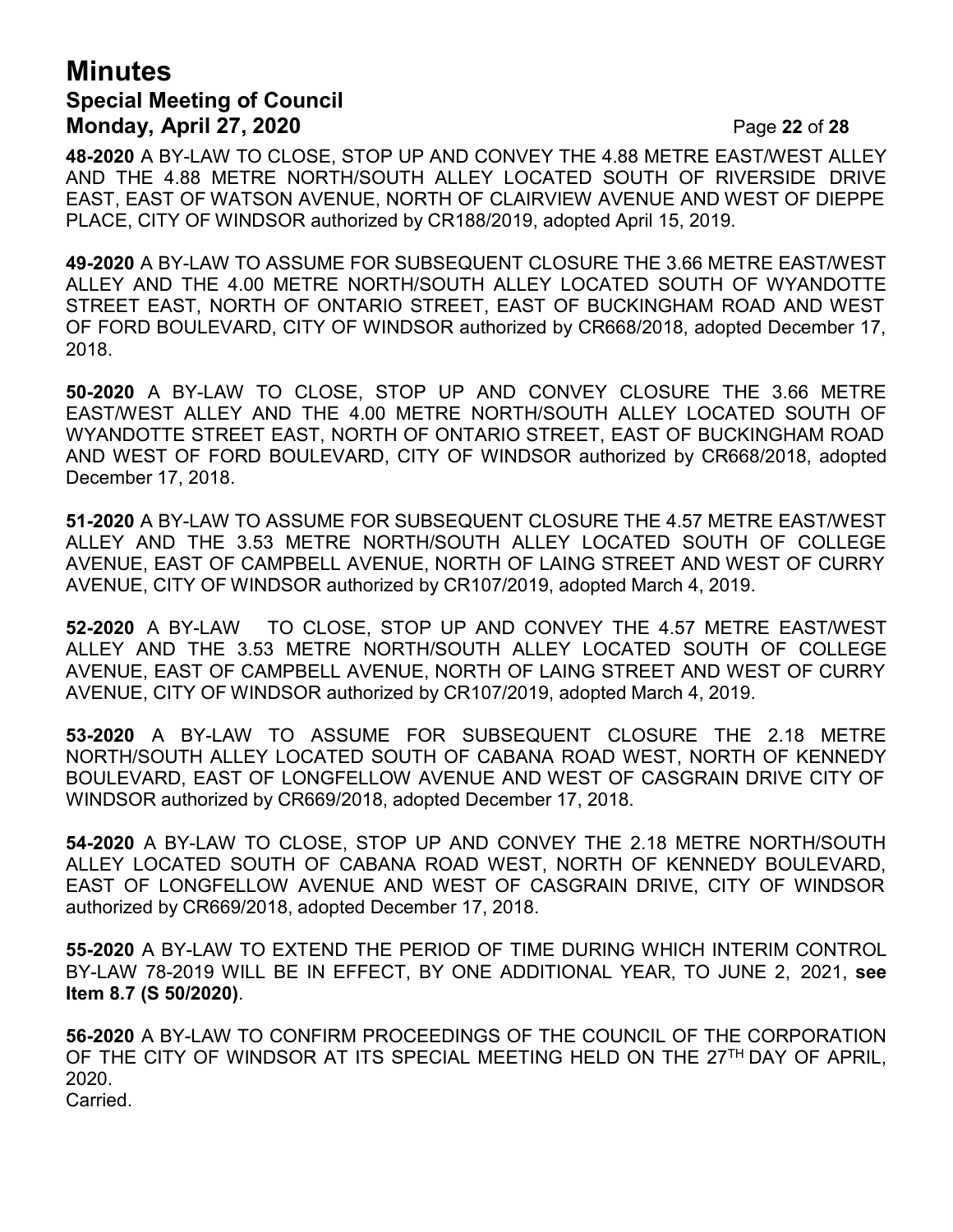## **Minutes Special Meeting of Council Monday, April 27, 2020** Page **23** of **28 14. MOVE BACK INTO FORMAL SESSION**

Moved by: Councillor Costante Seconded by: Councillor Sleiman

That the Committee of the Whole does now rise and report to Council respecting the business items considered by the Committee:

- 1) Communication Items (as amended)
- 2) Consent Agenda (as amended)
- 3) Items Deferred (as presented) Items Referred
- 4) Consideration of the Balance of Business Items (as amended)
- 5) Committee Reports (as presented)
- 6) By-laws given first and second readings (as amended) Carried.

## **15. NOTICES OF MOTION**

None presented.

## **16. THIRD AND FINAL READING OF THE BY-LAWS**

Moved by: Councillor Morrison Seconded by: Councillor McKenzie

That the By-laws No. 43-2020 through 56-2020 having been read a first and second time be now read a third time and finally passed and that the Mayor and Clerk **BE AUTHORIZED** to sign and seal the same notwithstanding any contrary provision of the Council. Carried.

## **17. PETITIONS**

None presented.

# **18. QUESTION PERIOD**

## **18.1. CQ 8-2020**

Moved by: Councillor Morrison Seconded by: Councillor McKenzie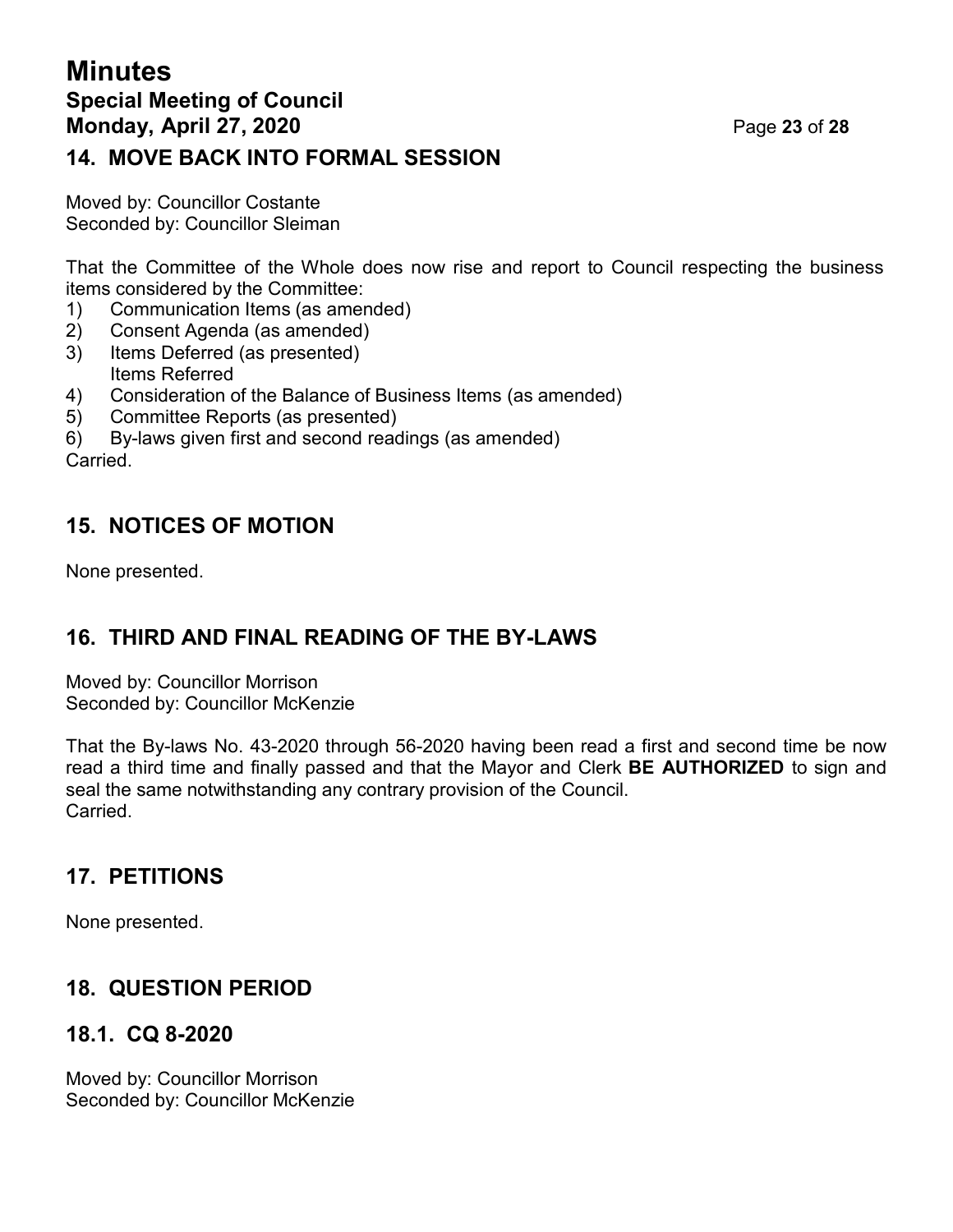## **Minutes Special Meeting of Council Monday, April 27, 2020** Page **24** of **28**

Decision Number: CR164/2020

That the following Council Question by Councillor Francis **BE APPROVED,** and that Administration **BE DIRECTED** to proceed with the necessary actions to respond to the Council Question in the form of a written report, consistent with Council's instructions, and in accordance with Section 17.1 of the Procedure By-law 98-2011:

#### CQ 8-2020:

#### **Assigned to Chief Administrative Officer**

Asks Administration to prepare a report for Council's consideration regarding new initiatives, put in place to battle Covid19, that can remain in place to increase safety measures, efficiencies, environmental measures and cost savings moving forward. These measures might include paperless agendas and digital participation in meetings of council, among others.

Carried.

Clerk's File: MH/13786

#### **18.2. CQ 9-2020**

Moved by: Councillor Morrison Seconded by: Councillor McKenzie

#### Decision Number: CR165/2020

That the following Council Question by Councillor Bortolin **BE APPROVED,** and that Administration **BE DIRECTED** to proceed with the necessary actions to respond to the Council Question in the form of a written report, consistent with Council's instructions, and in accordance with Section 17.1 of the Procedure By-law 98-2011:

#### CQ 9-2020:

#### **Assigned to City Engineer; Community Leader Parks; City Solicitor**

In light of the current state of emergency, along with orders asking for social distancing, during this COVID-19 Pandemic, I ask that administration consider a procedure to allow for the closure of some or part of city streets to be used for pedestrian and cycling traffic as is being done in numerous other cities across Canada. This would not take up entire streets (unless specifically warranted) as we do with Open Streets but simply the closure of lanes or part of lanes to allow for more room for pedestrians and cyclists. Also ask that we provide proper signage for both drivers and pedestrians to highlight the delineation between vehicle space and pedestrian space. This process may include input from the various BIAs, calls from 311, and input from Council. These closures would be temporary and only last as long as social distancing regulations were in place from the Province of Ontario.

I ask that administration report back for the next meeting (May 4th) how to implement lane closures along Riverside Dr. from Devonshire to Caron Ave reducing Riverside Dr. to two lanes. This specific location was chosen because of the extremely high usage rates of the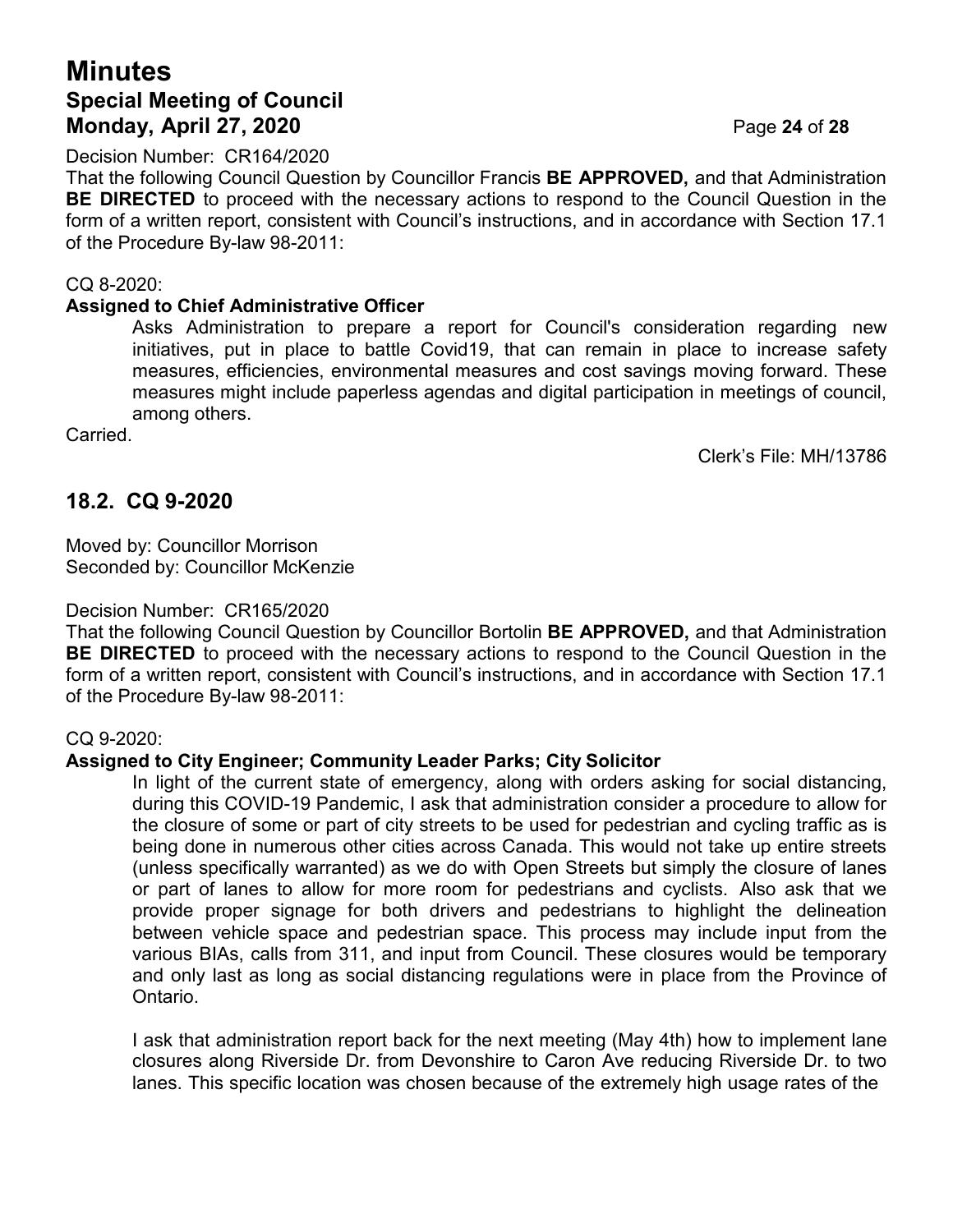## **Minutes Special Meeting of Council Monday, April 27, 2020** Page **25** of **28**

riverfront trails causing great concern for people looking to get exercise and fresh air but continue to follow social distancing rules.

Carried.

Councillors Francis, Sleiman and Mayor Dilkens voting nay.

Clerk's File: MH/13786

## **21. ADJOURNMENT**

Moved by: Councillor Bortolin Seconded by: Councillor Francis

That this Council meeting stand adjourned until the next regular meeting of Council or at the call of the Mayor. Carried.

Accordingly, the meeting is adjourned at 2:48 o'clock p.m.

Mayor

**City Clerk**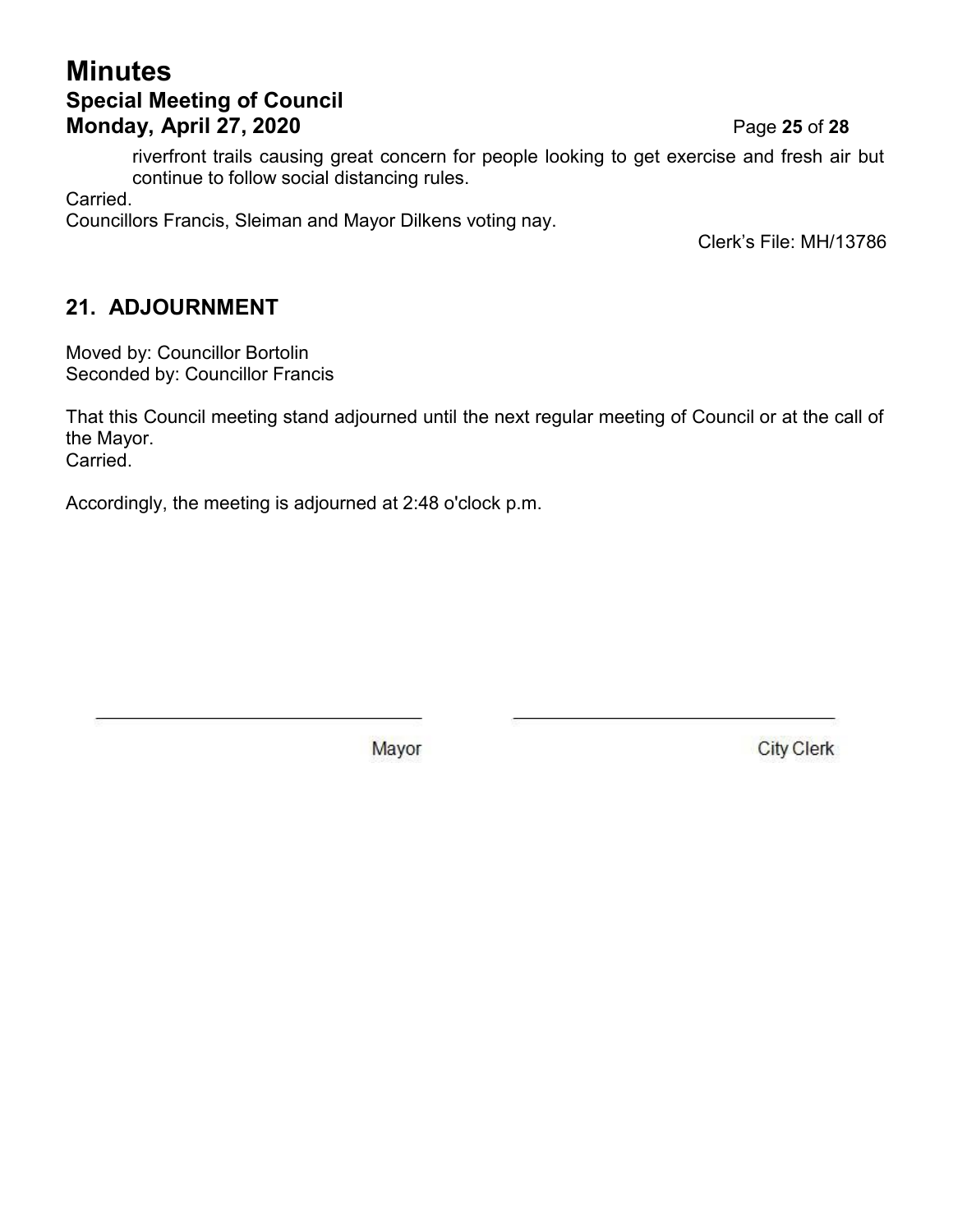# **Minutes Special Meeting of Council Monday, April 27, 2020** Page **26** of **28**

Adopted by Council at its meeting held April 27, 2020 (CR 162/2020) VC/bm

#### **SPECIAL MEETING OF COUNCIL – IN CAMERA April 27, 2020**

**Meeting called to order at: 12:17p.m.**

**Members participating via electronic participation in accordance with Procedure By-law #98- 2011 as amended, which allows for electronic participation during a declared emergency.**

#### **Members in Attendance:**

Mayor D. Dilkens Councillor F. Francis Councillor F. Costante Councillor C. Holt Councillor R. Bortolin Councillor G. Kaschak Councillor J. Gignac Councillor K. McKenzie Councillor J. Morrison Councillor E. Sleiman

#### **Also in attendance:**

- O. Colucci, Chief Administrative Officer
- J. Payne, Community Development and Health Commissioner and Corporate Leader Social Development, Health, Recreation and Culture
- M. Winterton, City Engineer and Corporate Leader Environmental Protection and Transportation (at 12:19 p.m.)
- V. Critchley, City Clerk/Licence Commissioner and Corporate Leader Public Engagement and Human Resources
- J. Mancina, Chief Financial Officer/City Treasurer and Corporate Leader Finance and **Technology**
- S. Askin-Hager, City Solicitor and Corporate Leader Economic Development and Public Safety
- J. Wilson, Corporate Leader, Parks, Facilities, Recreation and Culture
- A. Teliszewsky, Mayor's Chief of Staff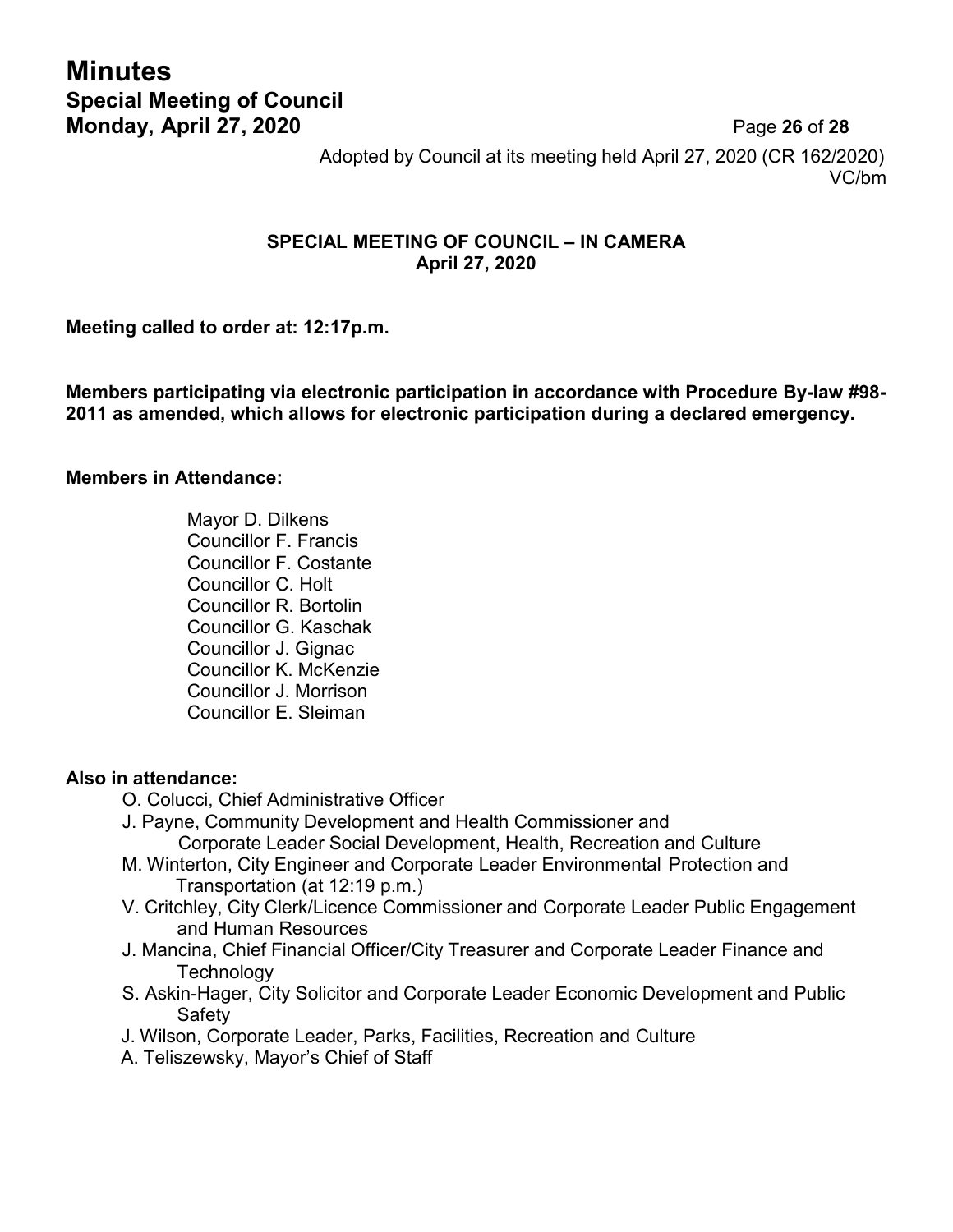# **Minutes Special Meeting of Council Monday, April 27, 2020** Page **27** of **28**

**Verbal Motion is presented by Councillor Sleiman, seconded by Councillor Francis, to move in Camera for discussion of the following item(s):**

| <b>Item</b><br>No. | <b>Subject</b>                                                                  | <b>Section –</b><br><b>Pursuant to</b><br><b>Municipal Act,</b><br>2001, as amended |
|--------------------|---------------------------------------------------------------------------------|-------------------------------------------------------------------------------------|
| 1.                 | Property matter – sale of land                                                  | 239(2)(c)(j)                                                                        |
| 2.                 | Legal matter - settlement                                                       | 239(2)(e)                                                                           |
| 3.                 | Personal matter – about identifiable<br>individuals/labour relations            | 239(2)(a)(b)(d)                                                                     |
| 4.                 | Personal matter - labour negotiations                                           | 239(2)(d)                                                                           |
| 5.                 | Legal matter – advice subject to solicitor-<br>client privilege - verbal report | 239(2)(f)                                                                           |
| 6.                 | Legal matter – expropriation update –<br>verbal report                          | 239(2)(e)(f)                                                                        |

#### **Motion Carried.**

#### **Declarations of Pecuniary Interest:**

None declared.

**Discussion on the items of business. (Items 1, 2, 3, 4, 5 and 6)**

**Verbal Motion is presented by Councillor Sleiman, seconded by Councillor Francis, to move back into public session.**

**Motion Carried.**

**\*\*SEE NOTE BELOW**

**Moved by Councillor Gignac, seconded by Councillor Costante,**

**THAT the Clerk BE DIRECTED to transmit the recommendation(s) contained in the report(s) discussed at the In-Camera Council Meeting held April 27, 2020 directly to Council for consideration at the next Regular Meeting.**